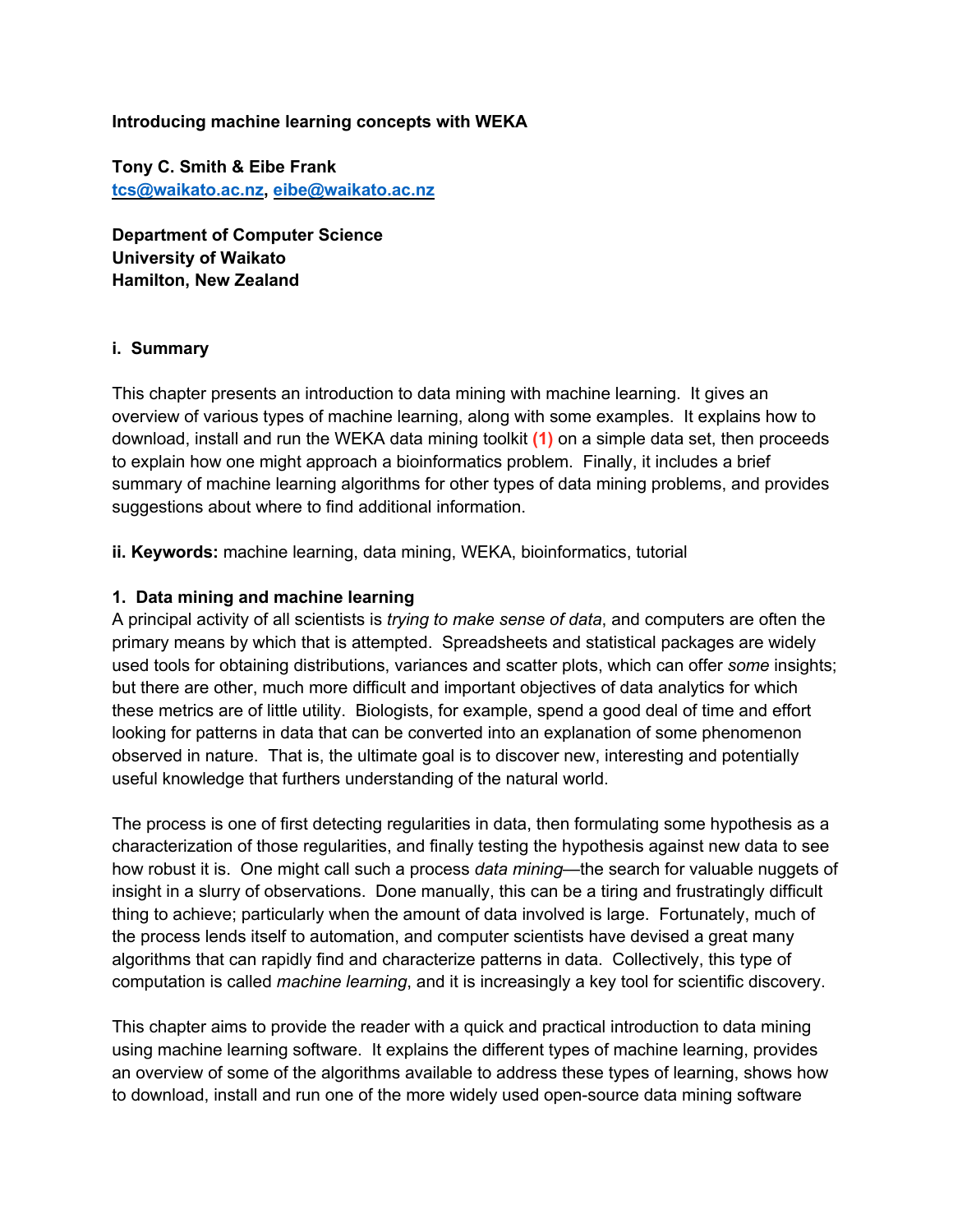tools—namely, WEKA—and takes the reader through some examples demonstrating how to prepare data and load it into WEKA, how to run machine learning experiments on that data, and how to interpret the results. In short, by the end of this chapter the reader will be able to carry out machine learning.

Having said that, it is important to bear in mind that the depth of discussion here will still necessarily be limited because the subject is very large. Like so many things, learning how to do data mining is not particularly difficult, but learning how to do it well is quite another thing. This chapter is thus a kind of *crash course* and a *small sampler*. Along the way, it attempts to alert the reader to some of the more common pitfalls that arise when carrying out machine learning experiments, and makes suggestions as to where more information can be obtained.

# **1.1 Structured vs. unstructured data**

Before explaining how machine learning works, it is useful to get an idea of what its objectives are and what it is working with. There are many kinds of machine learning, and many different algorithms to choose from depending upon the data available and the goals of the study. We might start by first differentiating between *structured* data and *unstructured* data.

It is perhaps easiest to think of structured data as the kind of information one might record in a plain old spreadsheet. Each row of the spreadsheet is a single datum (i.e. an *instance*) and each column is a *feature* (i.e. or *attribute*) of the instances, such that each cell of the spreadsheet holds a value recorded for that feature for that instance—an *attribute-value* pair. The nature of the spreadsheet means that every instance is represented in the same structured way, even if some cells are empty or irrelevant or wrongly recorded. In contrast, unstructured data are things like documents (i.e. texts) or pictures (i.e. images) that have different dimensions, different formats, or other widely disparate characteristics.

Machine learning algorithms work well on structured data, and it is frequently the case that unstructured data simply has a structure imposed upon it prior to the actual learning. For example, a collection of images might be transformed into some regular set of attributes such that each image is generalised according to its colours, textures, shapes, intensities, dimensions, and so forth; and a collection of documents might see each text converted to something like a vector of counts for how often each word in the complete lexicon of the entire collection occurs in each text. Unstructured learning is generally less common than structured learning, and has overhead associated with it that requires a fair bit of explanation, so its peculiarities will not be covered in this chapter. We focus on learning from data as it may be found in a spreadsheet or a database table; but we will include some examples where unstructured data (e.g. primary sequence data) is converted into tabular form.

# **1.2 Supervised vs unsupervised learning**

Another way to characterize data mining paradigms is to differentiate between *supervised* and *unsupervised* learning. In supervised learning, the data used for learning are treated as exemplars that have in some way been annotated with *the thing* to be learned. In such situations, the goal is to find a characterization of these examples so that judgments can later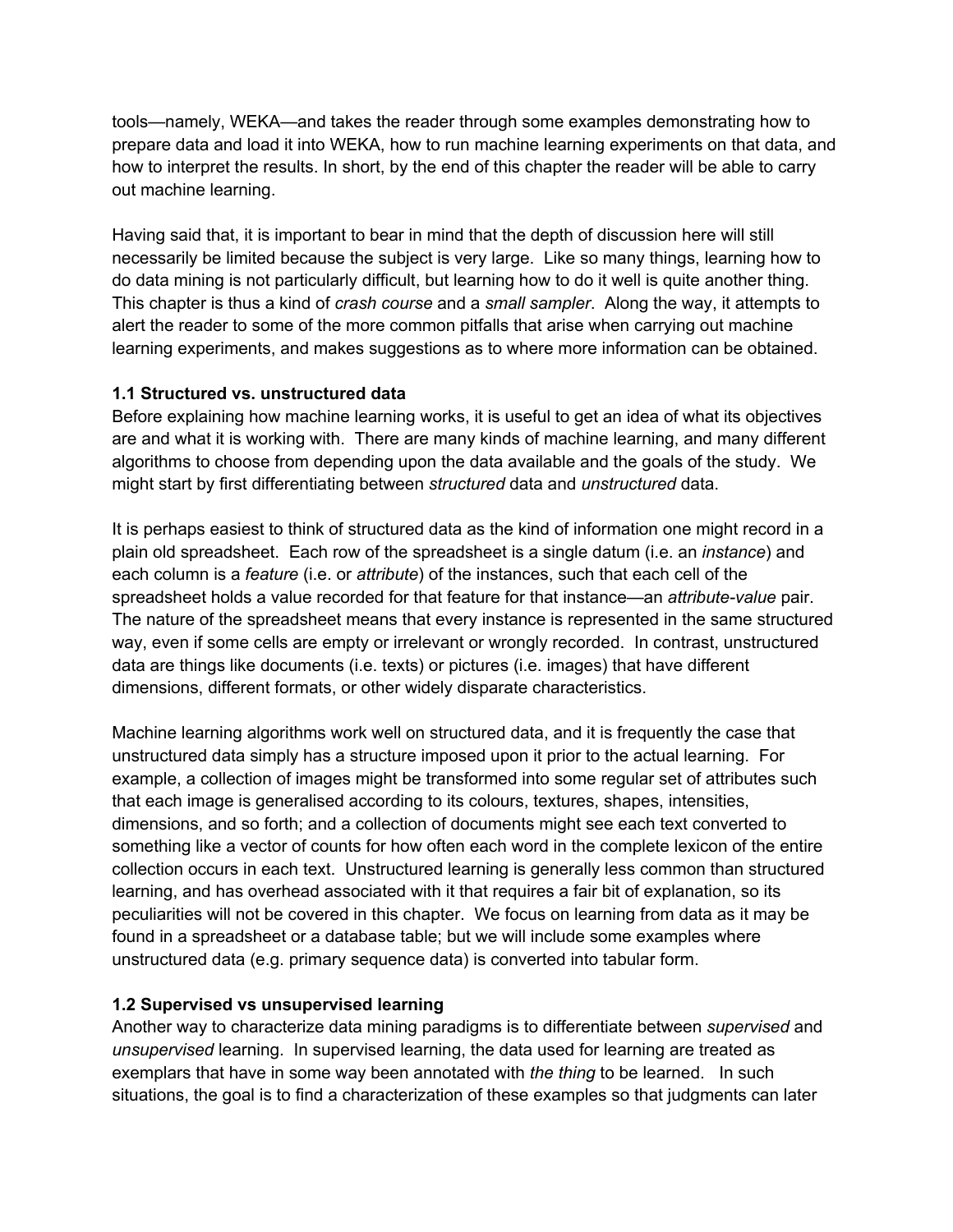be made for new instances. In the simplest case, the value of one attribute of each example is the thing we want to predict (i.e. the judgment) and the assumption is that values of the other attributes allow for that if only the right relationship can be found. The learning algorithm seeks out a model of the data that supports such prediction. By learning on a subset of the existing data, we can test predictive accuracy on the remaining data; hence the learning is directed by examples provided by an expert and performance is supervised through evaluation against existing judgments. Whether or not performance on that test sample is indicative of future performance on novel data is an important question, and one we will address later.

## **1.3 Prediction: classification and regression**

Supervised learning itself comes in two principal forms: classification and regression. If we are trying to predict something that has a discrete value, it is called classification. For example, we may want to predict whether the molecular composition of a blood sample (e.g. mass spectrum data) is or is not indicative of cancer; thus we have a binary classification problem. Or, we may have a sample of mitochondrial DNA and we want to predict the genus or species of the organism from which it most likely came; giving us a potentially very large number of classes to choose from in a so-called multi-class problem. And, if it is possible for an instance to belong to more than one class then we have what is known as a multilabel classification problem. For all classification problems, the objective is to accurately associate an instance with one or more labels from a finite set of alternatives. In comparison, if we are trying to predict a numeric value then the learning objective is to find some formula for generating a good estimate of the true value. In this situation, accuracy is measured by how close the estimate is to the actual value provided by the expert, rather than whether the predicted value is precisely right or not. This is regression, and typically requires different algorithms than those used for classification.

### **1.4 Clustering and associations**

In comparison, unsupervised learning is where we don't know the right answer ahead of time for any of the data—there is no prior basis to judge how good our result is. The goal is not to be able to make judgments that are right or wrong, per se, but simply to find interesting and useful generalities within the data.

A common form of unsupervised learning is that of *clustering*—given a collection of data, separate instances into two or more groups (clusters) based upon their similarities. Several issues arise in clustering that greatly affect the output and, consequently, dash any hope of an objective assessment about success. For one thing, it is generally not clear how many groups there should be. Should there be two? Twenty? One for each instance? Is it possible for one group be a subset of another (i.e. hierarchical), or overlap with other groups? Can an instance belong to more than one group at the same time and, if so, can membership be fractional or probabilistic?

In addition to this, a clustering algorithm must have criteria to decide whether two things are similar or dissimilar. Should they be in the same cluster or not? Similarity is not always as obvious as one would hope. Consider the situation where a child has been given a bunch of building blocks of all different shapes, sizes and colours. One might find, after a time, that the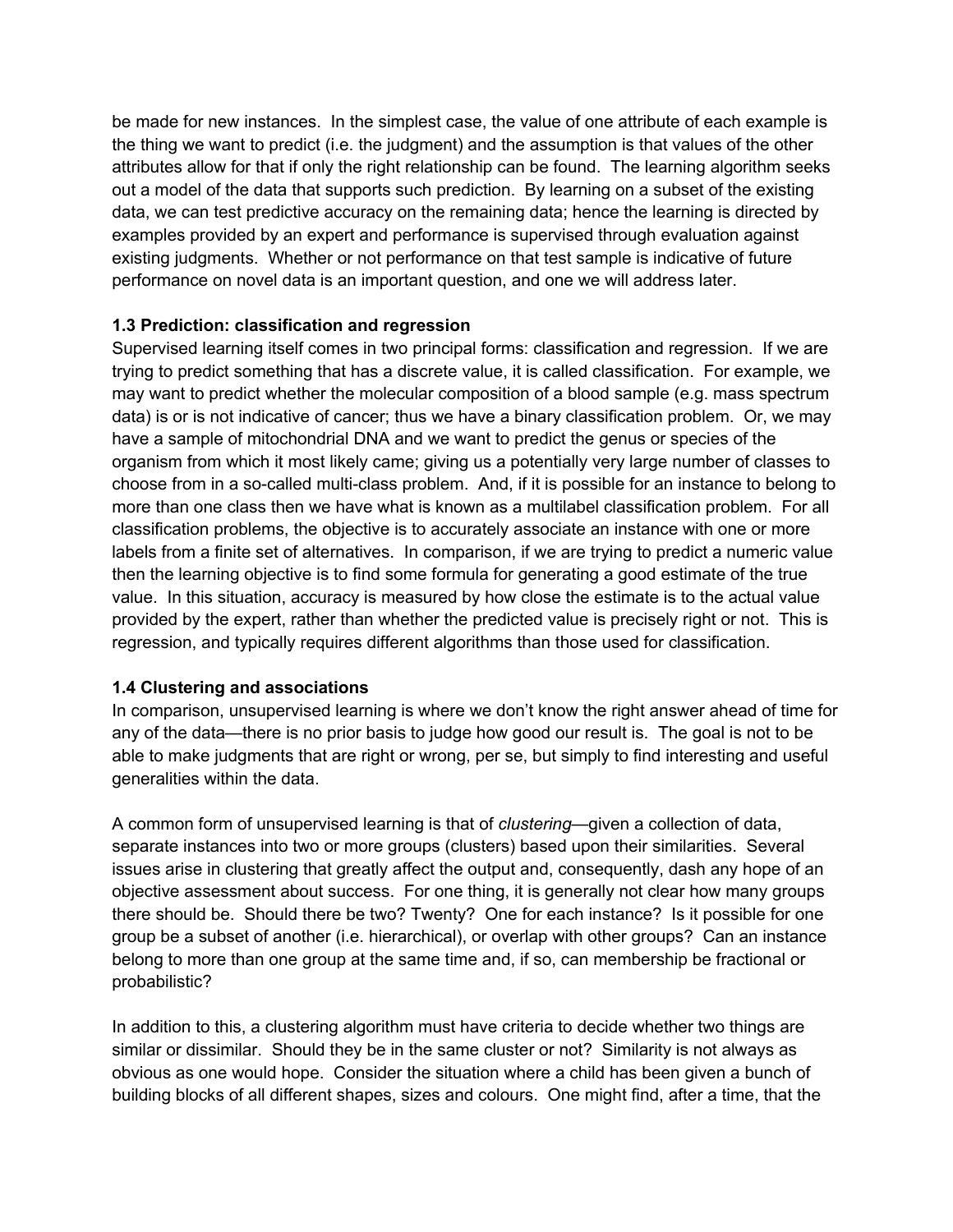child starts sorting them into groups; perhaps putting all the cubes together into one group, all the pyramids in another, all the cones in another, and so forth. Or maybe the child puts all the big blocks in one group, all the small ones in another, and all the the rest in another. Or one might instead see the child sort all the blue ones together and all the red ones in another group, and so on, without regard to shape or size. Or the blocks may end up being sorted based upon which ones are the child's favourites, or which blocks are the newest, or which ones were played with most recently, or any other criterion that is difficult to assess objectively by a third party. Similarity is often pretty subjective, and the measure utilized greatly affects the outcome.

Another kind of unsupervised learning is one where the objective is simply to discover any interesting correlations within data. This is called association mining, and a classic example is that of so-called *basket analysis*, where supermarkets analyze the contents of shoppers' baskets at the checkout to see if the purchase of one item appears to correlate with the purchase of another; a discovery with the potential to help target future buyers through careful product placement. As an example from genomics, one might use association mining to look for correlations between genotypes and phenotypes, identify codependent genes, or find potentially interesting variant calls that co-occur.

Similar to clustering, the value of the output for this kind of unsupervised learning is difficult to assess and often specious or uninteresting. For example, one might be excited to discover that the presence of six variants correlates highly with both a specific disease and the geographical area where someone lives, suggesting an inheritable genetic cause for that disease; but, one might be a little less excited to discover that the same data suggests a very high correlation between the town where someone lives and their nationality. Association mining algorithms can find correlations, but cannot judge their utility.

Clustering and association mining (i.e. unsupervised learning) are very different from classification and regression (i.e. supervised learning), and very different from each other, and specific algorithms have been devised to carry out these kinds of data mining tasks. Moreover, because classification and regression aim to predict something accurately, we can only use some of our data for learning and must withhold some for testing the result of that learning; and there are several important aspects to how one goes about partitioning the data for these two stages (i.e. training and testing). Unsupervised learning, on the other hand, has no objective measure of success, therefore all the data can be used as input to the algorithm.

Whatever kind of machine learning you are doing, it is important to remember that the algorithms are effectively heuristic. They rely on principled techniques (usually based upon statistical methods) to find patterns and express correlations, and they do this very well; but they cannot assess the true value of what they find. It is the scientist carrying out the machine learning study that must assess the quality and utility of the result. Put another way, machines do learning, but people do data mining.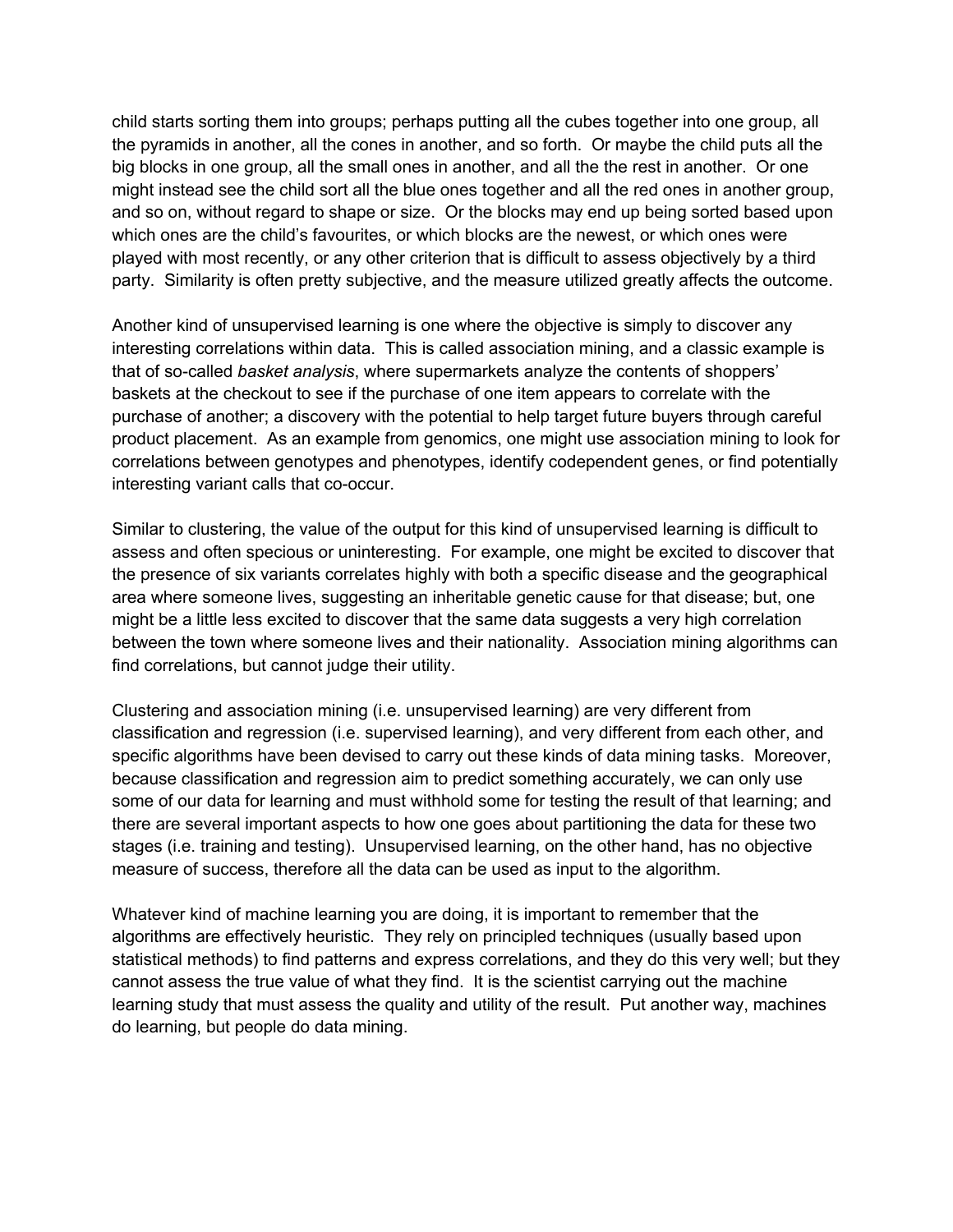#### **1.5 Nominal and numeric data**

One more important distinction to make relates to types of data. As mentioned earlier, some attributes have values that are discrete and chosen from a finite set. We can think of these as labels, or categories; but more generally we call them nominal. The colour of a car, or the symbolic value of a nucleotide or amino acid in a primary sequence are some examples. Nominal attributes typically only submit to tests of equality (e.g. "first amino acid in this peptide is Methionine, yes or no?", "base immediately upstream from this position is C or G, true or false?") and other comparisons like "greater than" or "has a value between X and Y" do not generally make sense. Values that are numbers can be tested for equality as well, but also submit to range tests and comparisons involving closeness (e.g. "how big is the difference between this value and some other one?"), while nominal values do not.

The *type* of a feature can place restrictions on which learning algorithms can be used, and what operations can be performed on that feature when formulating a generalisation of it. For example, many algorithms construct a model of the data by considering how much knowing the value of a particular feature improves the probability of predicting the class of an instance. This is like the game of twenty questions, where the best question to ask next is the one that you think improves your chance of guessing the right answer quickly. So it is that an algorithm will compute, for each attribute, the improvement in the probability of guessing the correct result (i.e. formally, the information gain) when this feature's value is known; then choose the best feature and use it as a test to partition the data into subsets; repeating the process for each subset until a sequence of attribute tests ends with a prediction.

For nominal attributes, only tests for equality to one or more of the observed values are possible. For numeric values, a learning algorithm must compute some constant against which an observed value can be compared (e.g. greater-than, less-than) to maximize information gain and partition the data into subsets. These are different processes, therefore WEKA needs to know whether it is dealing with a number or not. There are two other attribute types available in WEKA (dates and strings, which have their own peculiarities), but the vast majority of data types are typically nominal or numeric.

### **2. WEKA: getting started**

Many machine learning systems exist, but the one we use in this chapter is the WEKA Machine Learning Workbench. It is one of the more popular open-source machine learning toolkits, and contains a wide range of learning algorithms. It is easily obtained simply by typing "download WEKA" into a search engine, which will likely bring up a link to the corresponding SourceForge project site, or to the University of Waikato (where WEKA was developed), which itself will take you to the SourceForge site. At the time of writing, the latest stable version is WEKA 3.6.12, but any version close to this will be sufficiently similar. You will want to select the version of WEKA that corresponds to your operating system (Windows x86 or 64 bit platforms, Mac or Linux).

WEKA is written entirely in Java, which means it can run on any computer that has a Java virtual machine (JVM) installed. If you are not sure whether your machine has a JVM, you can simply download the version of WEKA that includes Java VM 1.7 and when you go to install it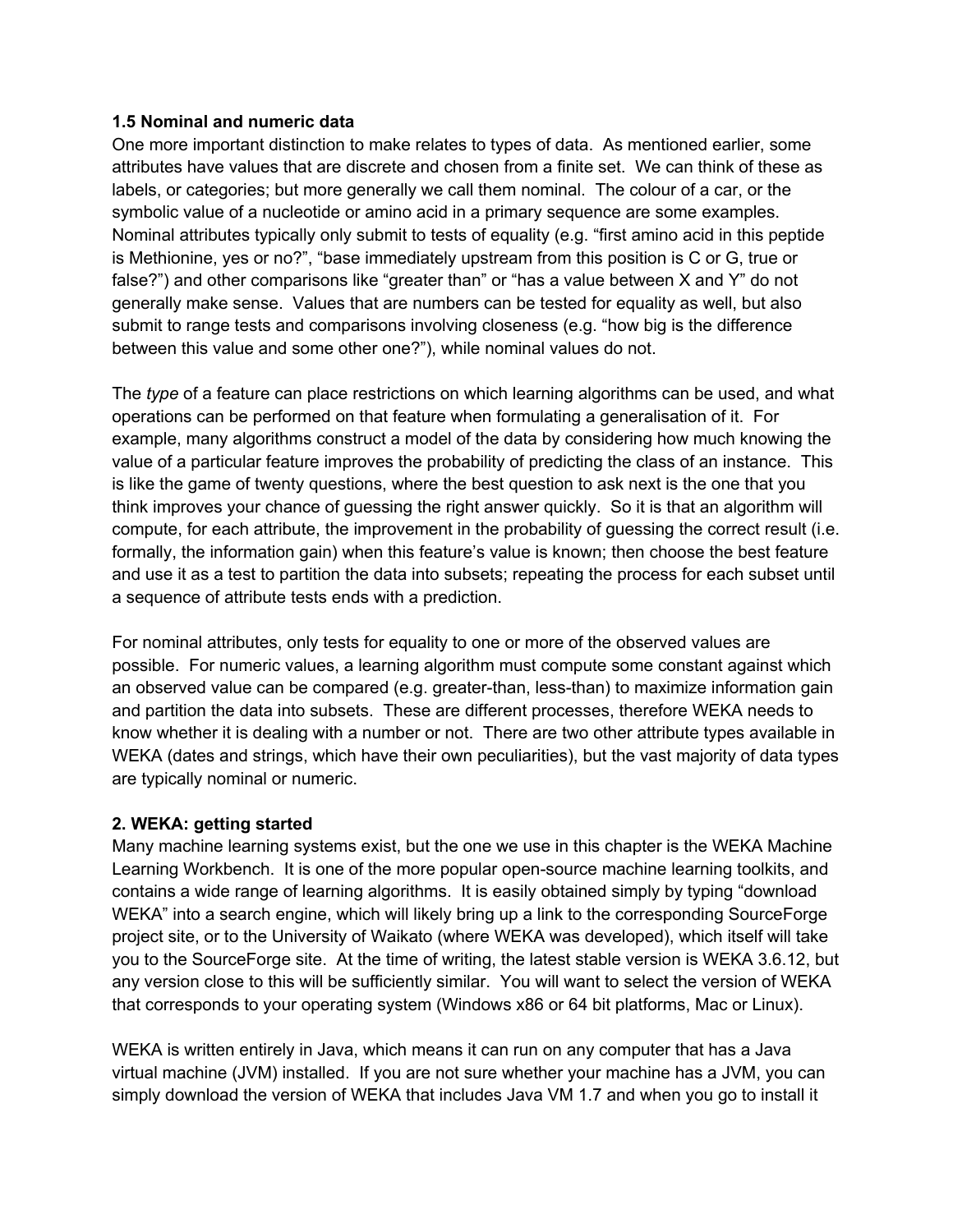your machine will tell you if you already have it and ask if you want to replace or update your JVM. A virtual machine is a piece of software that pretends to be a specific computer architecture that runs code specifically written for it (in this case, Java) so that such code can run on any machine with the corresponding virtual machine without having to recompile the code or fiddle with compatibility issues. It is what makes this kind of code very portable and easy to install and run.

Once downloaded, click on the downloaded file to start the install wizard that will guide you through the installation process. You will need about 65 MBytes of disk space, and the installation should be very quick. Once completed, if you have installed everything correctly and launched WEKA, you should get a startup window that looks like the one in Figure 1. Don't worry if the size or layout is a little different, or if the typeface isn't quite the same, as sometimes individual preferences on a machine will affect how the JVM displays things. The important thing is that you are looking at the same set of options.

For this tutorial, we will use the *Explorer*, which is the most straightforward way to use WEKA interactively. The *Experimenter* is a way to set up a series of machine learning experiments so that they can be saved and repeated in the future; *KnowledgeFlow* offers a drag-and-drop interface to set up a machine learning experiment by piecing together data sources, learning algorithms, training and test procedures and so forth with corresponding icons linked with arrows (which some people prefer); and the *Simple CLI* is a way to invoke parts of WEKA with type-written commands as one might do if setting up machine learning as part of a process pipe (e.g. where the input comes from a running process, or the output is required by a subsequent program). That is to say, WEKA is not just a stand-alone application, but has a complete API that allows it to be incorporated into other software systems using just those bits that are needed—either as a serial or concurrent thread, or by importing the classes of WEKA into another Java program. Unless you are a programmer yourself, this might not make a lot of sense, and is anyway beyond the scope of this chapter. To learn more about it, simply type "WEKA Simple CLI" into your favourite search engine and many useful links to explanations and tutorials are easily obtained.

### **2.1 Loading data**

If all has gone well, clicking on the Explorer option (so named because it is a way to go exploring with WEKA) will produce a new window similar to the one pictured in Figure 2. Note the six tabs along the top, and you will see that you are in the Preprocess area. This is where interactive data mining begins. It is where you load data, examine it, perhaps modify it (more on that later) or otherwise get your data ready for input into a learning scheme. As suggested by the buttons along the top of the Preprocess window, data can be obtained from a file on your machine, or from a website via a URL, or it can be pulled out of a database if you are familiar with SQL, and you can even generate artificial data if you just want to experiment with the learning procedures more generally. We are only concerned here with loading data from a file, and the WEKA download actually includes a couple of dozen sample data files to experiment with.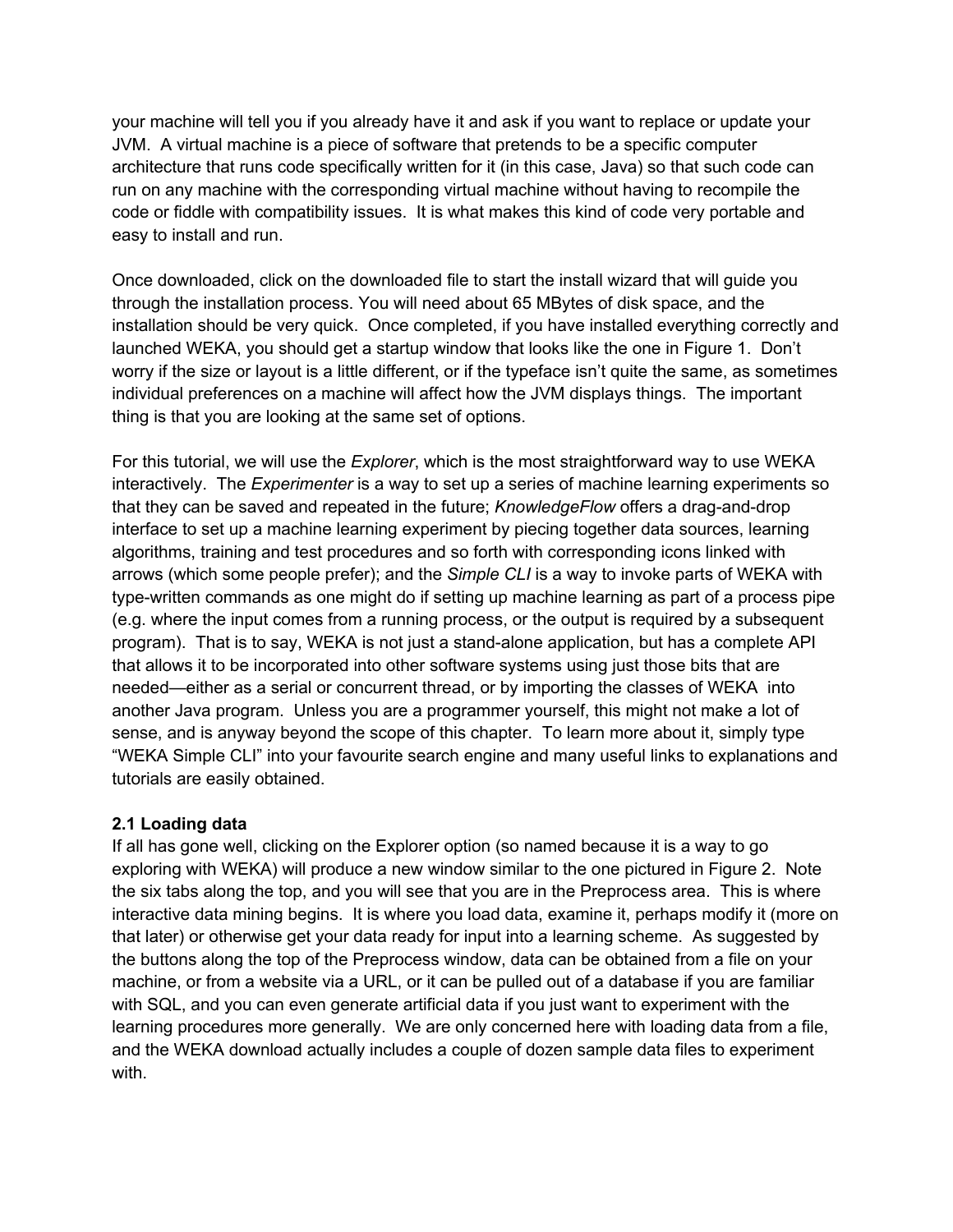Depending upon how search paths are set on your own machine, clicking on the *Open file ...* option should take you directly to the WEKA folder (i.e. directory) where the sample data, documentation and log folders are located; or you may have to traverse your directory structure to get there (for example, on a Windows machine, you would likely go to C:\Program Files (x86)\Weka-3-6 to find the data folder).

Use the "*Open file …*" option to load the sample data file called "weather.numeric", and your WEKA window should end up looking like the one in Figure 3. This data is contrived for demonstration purposes, supposedly recording weather conditions for 14 different days upon which some fictitious outdoor sport was either played or not played. The learning objective is to find a generalisation of these past examples that helps decide if this game should be played on some future occasion given the prevailing conditions.

On the left side of the screen is information about the number of instances (i.e. examples) loaded from the file, how many attributes each instance has, and a checkbox list of those attributes. On the right hand side is some information about the specific attribute selected (i.e. highlighted) on the left, in this case the "outlook" attribute, and it includes information about its type (either nominal or numeric), how many distinct values for this attribute have been found in the data, what percentage of the instances are missing the value for this feature, and what percentage of the values only occur once (i.e. are unique). Below that is a table that lists the values observed for this feature and their frequencies (or, when a numeric attribute is selected, you will see the maximum and minimum values found for this attribute, and the mean and standard deviation), and below that is a coloured bar chart showing the distribution for those values. Rolling the mouse over each bar brings up the corresponding value (or, for numeric attributes, a range is shown). What are the colours in the bar chart? WEKA assumes that the user will likely be performing classification (although this is easily changed) and therefore one of the attributes on the left must be the target judgment; which WEKA further assumes is the last attributes (although this can be changed with the pulldown menu "Class:" just above the bar graph), which in this case is the nominal attribute called "play". If you select the "play" attribute on the left side of the panel (by clicking on the label) then you will see it only has two values: yes and no. These are given the colours blue and red, respectively (and these colours can be changed if you don't like the default scheme). Going back to the bar chart for *outlook* you can see that two of the bars are both red and blue while the third is all blue. This gives a quick perspective of how the target classes are distributed with respect to each of the attribute-value pairs. Right away we can see that if the outlook is overcast then the game has always been played in the past, but we may need to consider some other attribute when the outlook is sunny or rainy.

### **2.2 Preprocessing data**

Looking back to the left panel, under the "Attributes" label, you can see four buttons labelled "All", "None", "Invert" and "Pattern". These allow you to easily select subsets of attributes. There are many reasons why we might not want to keep all attributes for learning. Some may contain duplicate information of others (e.g. the *windy* attribute here is either true or false, so if we happened to also have a "*not windy"* attribute with the complement value then one of these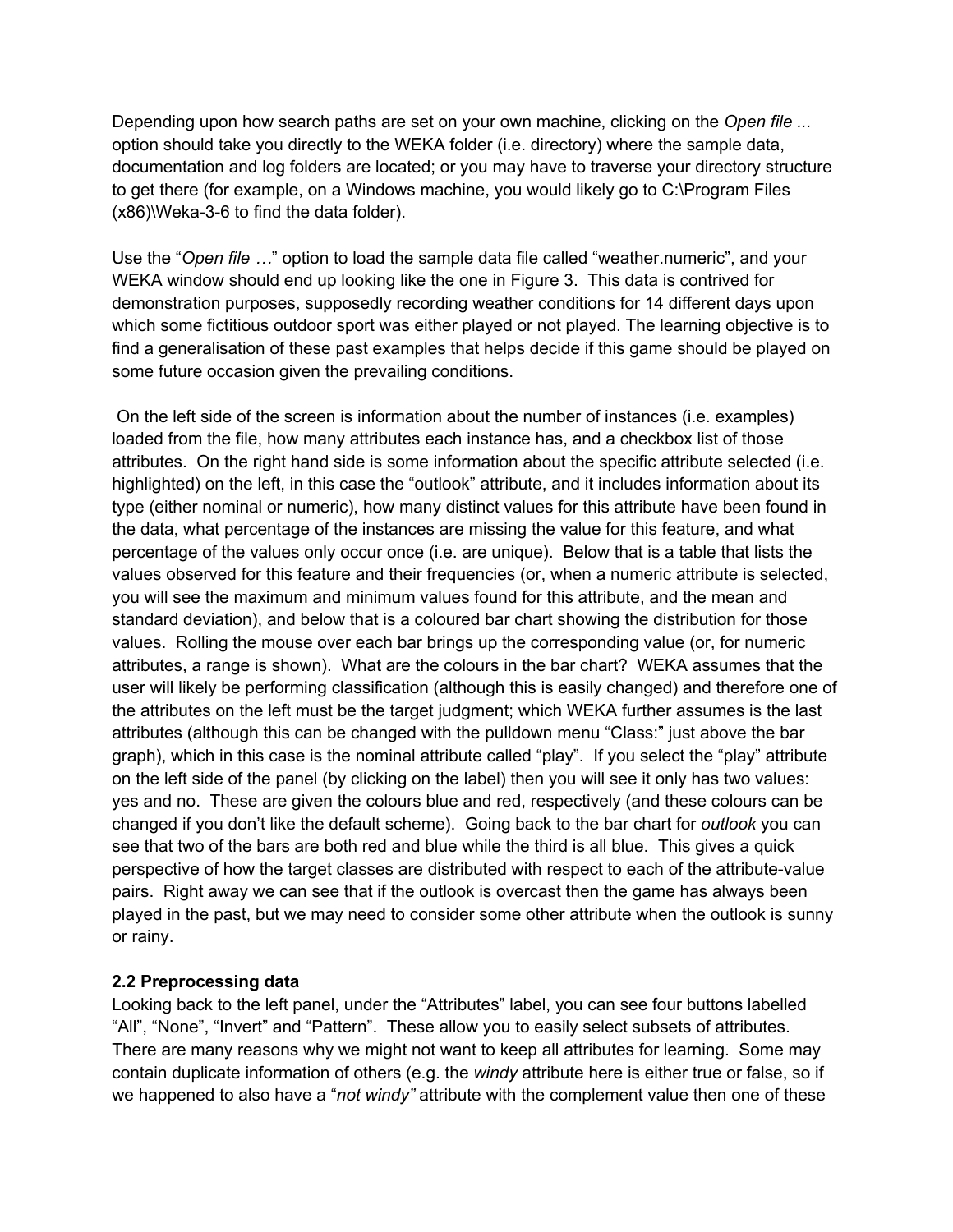two attributes could and should be tossed out as redundant), or some attributes may have too many missing values, or be too tightly related to the concept being learned to be of general use (e.g. if each instance had a unique identification code as an attribute, then knowing that code would let us perfectly predict the class simply by looking it up, but if a future instance has its own unique code then no generalisation of this attribute would be useful for prediction). On the left side, you can use the checkboxes to select attributes, and the Remove button at the bottom allows you to delete them from consideration in subsequent learning. The buttons above the list of attributes are shortcuts to quickly select "All" attributes, "None" of the attributes, "Invert" your selection, or use a regular expression pattern to select a subset. These come in handy when a large number of attributes are being manipulated. For example, if you wanted to see what could be learned from just a few attributes in a data set that included hundreds of features, it is much easier to select the few you want to keep, invert your selection and then hit *Remove* than it is to select *one-by-one* the hundreds of attributes you don't want. Note that anything we do to the data on this panel does not affect the original data file, and we can repeal any operation with the *Undo* button (near the top). If we like the changes we've made and want to keep them, we can always save them in a new file using the *Save* button, and we can also *Edit* individual values in the data, say, if we want to correct an error or fill in a missing value.

Near the top of the window, just below the top row of buttons, you can see a "Filter" section with a "Choose" button on one side and an "Apply" button on the other. This is where you can select from a very large number of filters that can transform data in a myriad of ways prior to learning. For example, you might want to take a nominal attribute whose value can be one of three possible labels and turn it into three new binary attributes that test each value individually instead. That is, if one attribute can have the value "A" or "B" or "C", we could turn it into three binary attributes called "Is A", "Is B" and "Is C" where one of these has the value "true" and the others "false" to reflect the original multi-valued attribute. This can occasionally be useful because it helps some learning algorithms search for characterizations more effectively.

Another common filter is to transform a numeric continuous valued attribute into a discrete valued one by binning values into a small number of categories defined by ranges. Many learning algorithms do this themselves, but do so heuristically and it may be the case that you know something about the data that would allow for better discretization, and this filter can be set up to do a better job of binning values prior to learning. In another situation, you might want to add a numeric feature that is the product or sum of two other numeric features (something that learning algorithms do not do on their own because the possible combinations that could be tested are exponential), and this can be done with a filter. Indeed, just about anything you can think you might want to do, there is likely a filter for it in WEKA. Filtering can be extremely useful, but too complex to discuss in more detail in this chapter. Let's move on and get WEKA to learn something from the data we have loaded.

### **2.3 Choosing a classifier**

Predicting whether or not to play this game is a binary classification problem. Once we have prepared our data for learning, we select the *Classify* tab to move to the training and testing area. After selecting this tab you should see something similar to (but not exactly the same as) the screenshot shown in Figure 4. There are two principal decisions to be made here that will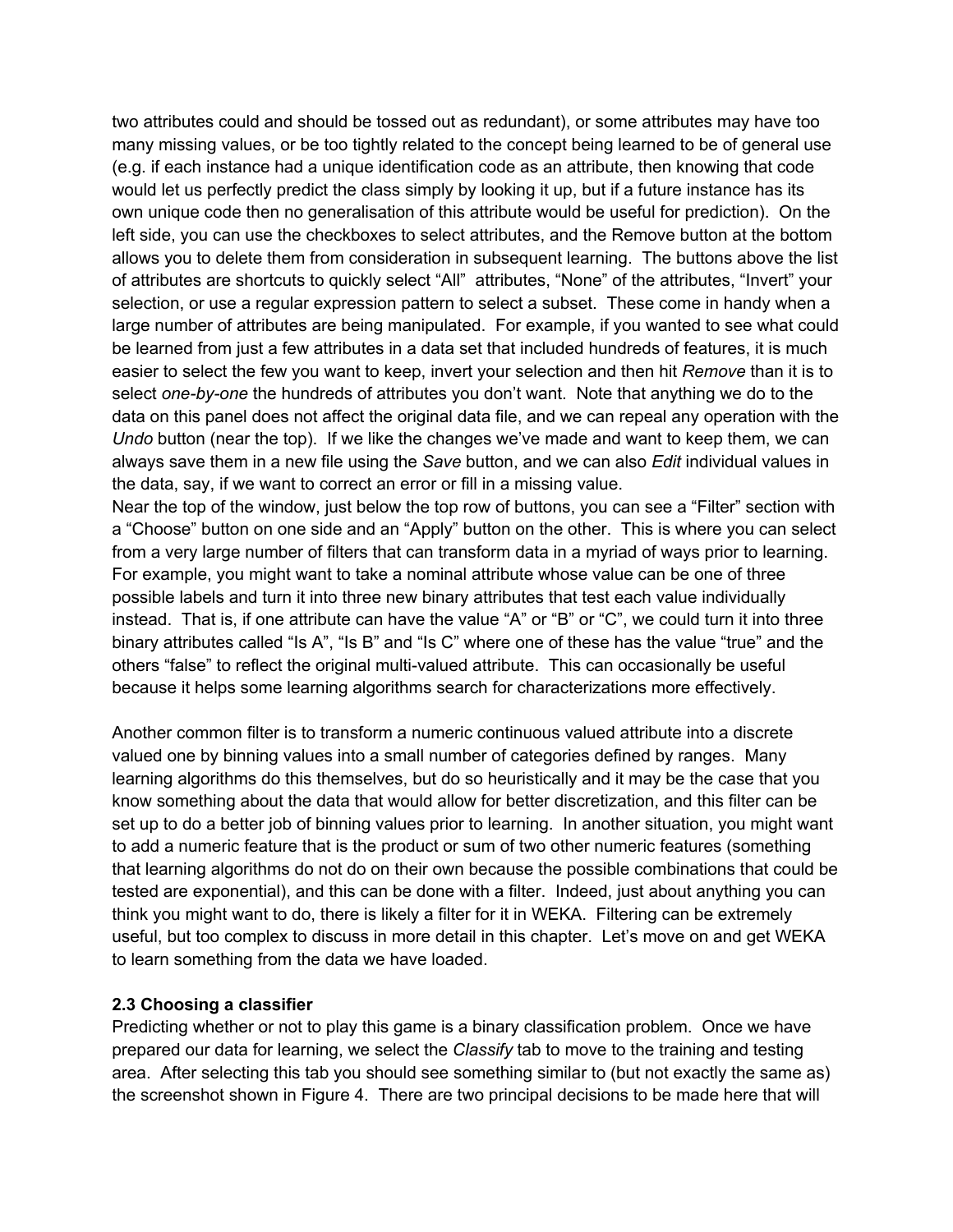most greatly affect the outcome of our machine learning experiment: what classifier to use, and what kind of testing to do for evaluation. The default classifier is ZeroR; also known as a *majority* classifier because it simply predicts the most frequent class found in the training data which is often a good thing to check because if 90% of your data belongs to one class and your machine learning experiment only gets 10% wrong during testing, then you haven't necessarily learned anything interesting because you aren't doing any better than you would predicting the majority class.

For our first experiment, we want to use one of the most commonly used *decision tree* learners: J48 (an open-source version of Ross Quinlan's C4.5 algorithm **(2)**). Decision trees are easy to build and easy to use. They represent a simple top-down decision procedure, where one simply tests some condition first and, based on the result of that test, choose another condition to test after that, and so on until you hit the end of a sequence of questions where a decision (i.e. judgment, or prediction) is finally made. It is a kind of *expert system*.

To choose the J48 classifier you click on the *Choose* button which brings up an expandable directory of classifiers. There are well over a hundred algorithms to choose from in WEKA, and they are organised according to the type of output they produce, the type of input they expect, and the type of decision process used to build the model. Some algorithms will be grayed out because they are not available for the kind of input you have prepared. For example, some algorithms cannot handle numeric input, and some produce a numeric prediction instead of a class label. J48 produces a tree, so it can be found under the *tree* subdirectory. Once selected it should appear in the classifier text box as shown in Figure 4, along with a couple of default parameter settings (i.e. -C 0.25 -M 2, which set the confidence and minimum support required by the algorithm when building the tree). Almost every algorithm has parameters that can be altered to fine-tune or guide its behaviour, and these can be accessed simply by clicking on the textbox where the current parameters are displayed. We'll have to stick with default parameters in this chapter, which are often satisfactory anyway.

# **2.4 Training and testing**

The next decision we have to make is how we are going to test the final model. You can see a list of *Test options* just underneath where you select the classifier, and the options are *Use training set*, *Supplied test set*, *Cross-validation*, and *Percentage split*.

Obviously, the learner needs examples to learn from. This is the training set. To assess performance of the final model, there needs to be some data that we can make predictions for and then compare those predictions against what is known for these data. This is the test set. If we use all of our data to train up a model, and then use the same data for testing, then we run the risk of over-estimating the value of the model because it has seen the test data during training. For example, if the model managed to memorize every training instance then it may likely get 100% accuracy when testing on that same data. If the model has any generalization to it, then it may get a few wrong, but either way there are likely to be fewer surprises than if the test data had not been seen during learning. The result obtained by using the training data as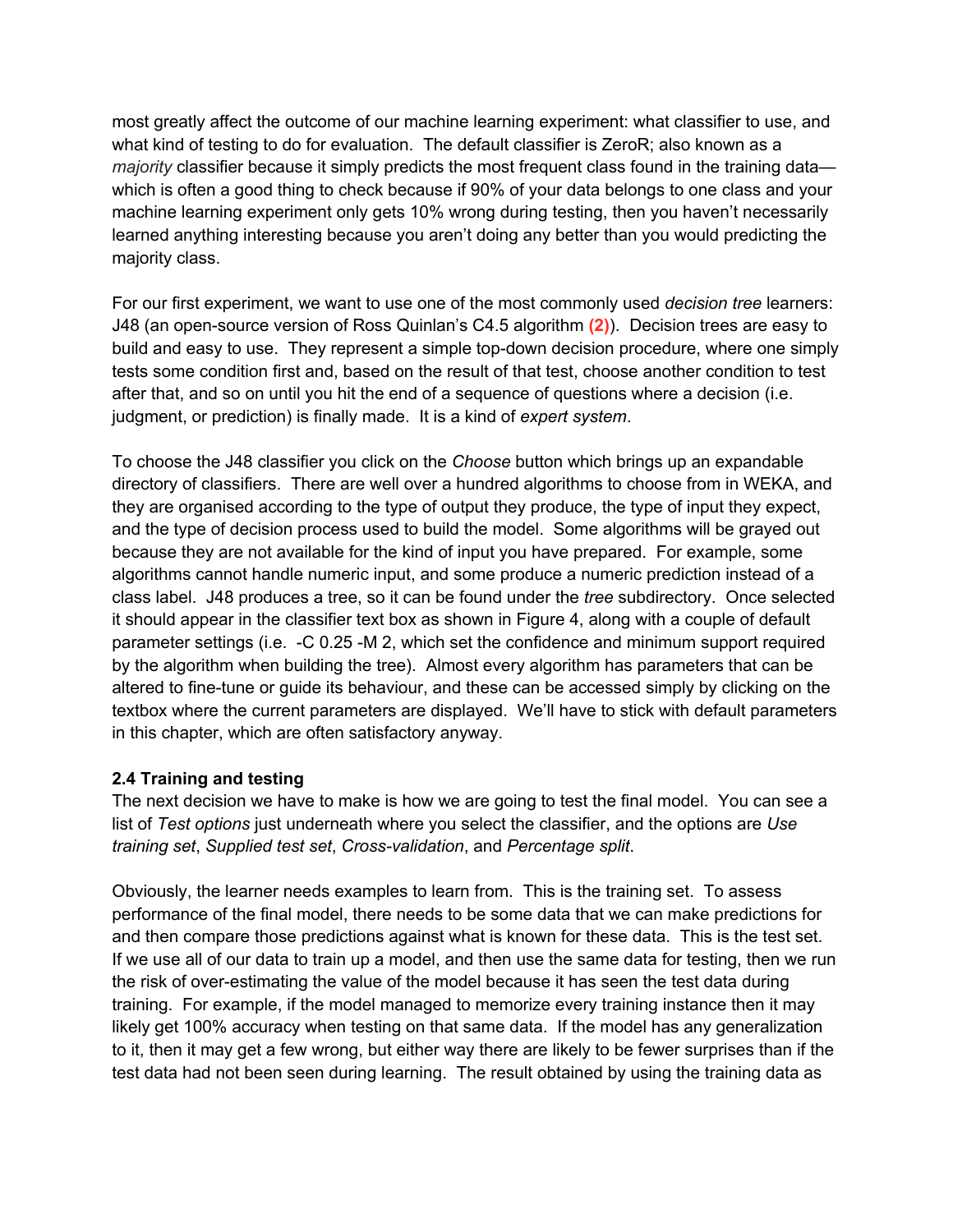test data gives rise to a thing called *resubstitution error*, and is often unjustifiably optimistic for predicting performance of the model on future novel data.

Another option is to have a completely separate test set stored in a separate file that is supplied only during testing. This is useful when the test data might be completely different than the training data in some fundamental way. For example, if one were trying to predict something about gram-negative bacteria based solely upon what is observed in gram-positive bacteria, the gram-positive training data could be loaded into WEKA at the outset to build the classifier, then the gram-negative data could be loaded from a separate file for testing; eliminating any risk the learner had a sneak peek.

Most often, we have one set of data and we must partition it into training and test sets. One way is to simply use a percentage split, using (say) 67% of the data for training and test on the remaining 33%. What percentage split to use is hard to generalize. The more data seen for training the better the chance of the learner finding a valid characterisation for making predictions. On the other hand, the more data we have for testing, the more likely our success rate reflects the true virtue of the inferred model. Ideally we want an abundance of both training and test data, but in practice we just have whatever data we have.

A good way to make the most of our data is use all our data for training and all our data for testing, but not at the same time (as resubstitution error would ensue). To do this, we divide our data into a number of equal-sized subsets, called folds. For each fold, we remove it from the training set, build a model on the other folds and then test on the withheld portion. If we have k folds, then this is called k-fold cross-validation. That is, if k is five then we have 5-fold crossvalidation. We would withhold the first fold, train on the remaining four, then test on the first (which has not been seen by the learner). Next, we put the first fold back into the training set but take out the second fold and repeat training and testing. This is done once for each of the five folds, such that the test results are always for data not seen by the learner, and all the data is used for testing.

Cross-validation is widely regarded as the most reliable way to judge the results from machine learning when data are all in one set. How many folds should be used? Again, this is difficult to generalize. If too few folds are used then we may deprive the learner of enough data to build a good model. The maximum number of folds we can have would put one datum in each fold so-called leave-one-out cross-validation (LOOCV)—and performance from this type of testing is most likely to reflect the true level of performance we can expect from the model on novel data. However, since each fold requires building a new model and evaluating with a new test set, too many folds with a large data set could take far too long to complete in a practical amount of time. A good compromise is to find a tractable value for k, then repeat k-fold cross-validation some number of times using different folds on each iteration, then average the results.

One final note about cross-validation: care should be taken to make sure that the distribution of classes in the test set is the same as in the training set. Imagine, for example, if 80% of our data was in one class and 20% in the other in a two-class problem. If we do five-fold cross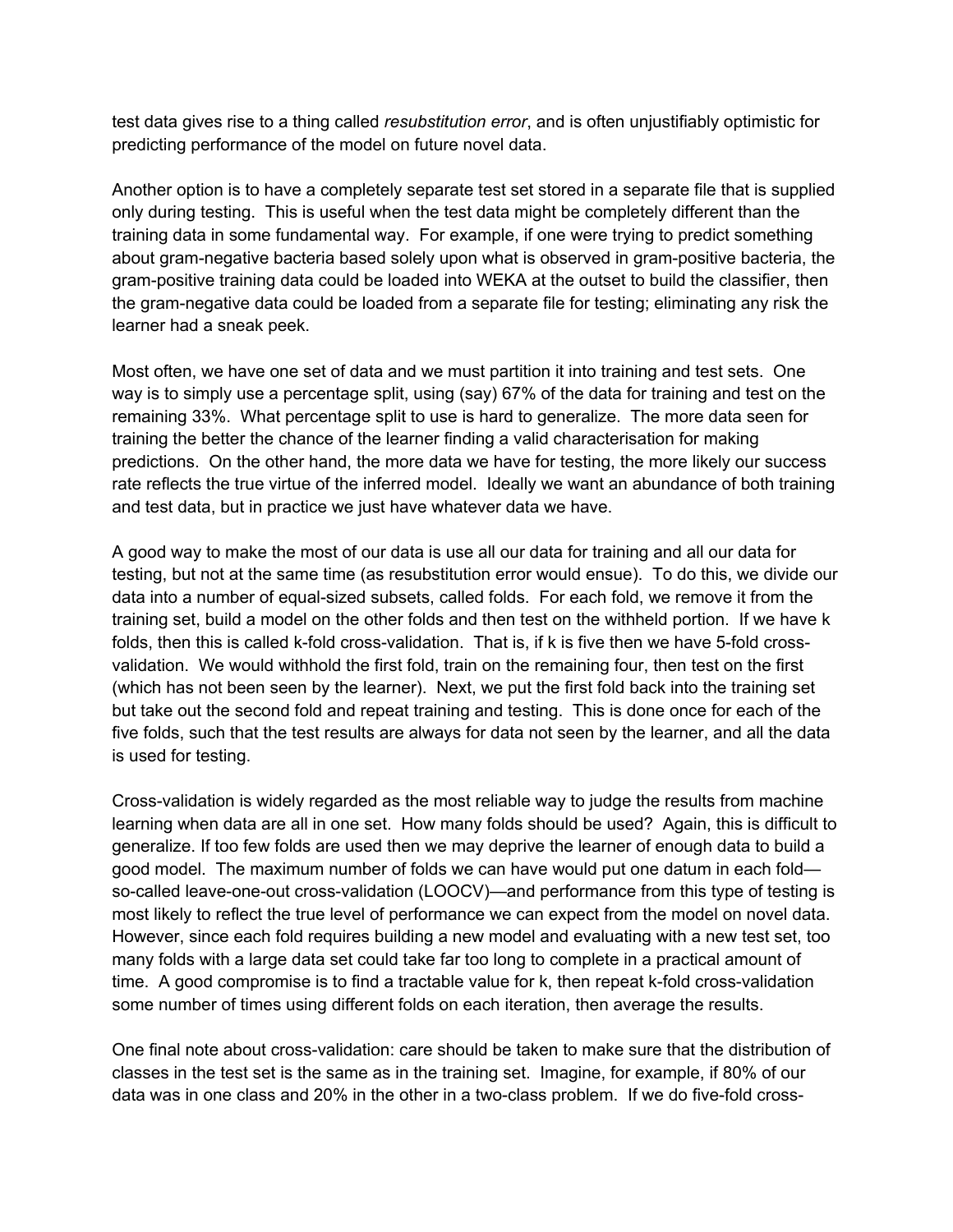validation and all 20% that comprise the minority class happen to end up in one fold then the learner would not have a chance to infer what differentiates the two classes. Keeping class distributions the same in training and test data is called stratification, and WEKA seeks to do this automatically. In a multi-class problem, however, if one class has very few exemplars then it may not be possible to maintain stratification if too many folds are used.

### **2.5 Running the experiment**

The weather data we loaded for this sample experiment has only 14 instances, so we'll set the test option to 3-fold cross-validation. Having chosen J48 (with default parameters) as our classifier, we can start the training and test phases in WEKA simply by pressing the START button in the middle of the left panel. For such a small data set, WEKA will complete these phases in the twinkling of an eye. For much larger and/or more complex data sets it could take a lot longer. You can see if WEKA is still working because the icon of the bird in the bottom right corner (a picture of an actual Weka) will be in motion. If we notice progress going too slowly to complete in the time we have, we can simply interrupt it by hitting the STOP button, then rejig our parameters (or data) to try and make things tractable.

In this example experiment, WEKA completes in an instant and your display should look pretty much like the one shown in Figure 5. The text window on the right side is now filled with details about the set-up of the experiment and the results from testing. At the top is a record of the classifier used and the parameter settings, some information about the data set, and the training and test procedure. Under that is a textual representation of the J48 tree. This is a bit obscure for people who aren't computer scientists, but the basic method of interpretation is that each level of indentation (indicated by a vertical bar character) represents dropping a level in the tree. The decision criterion for the top level of the decision tree is flush to the left, and in this case it tests the "outlook" attribute. If the outlook is sunny, then evaluation proceeds down one level (indicated by one vertical bar) to test if humidity is greater or less than 75. If greater, then instead of dropping another level and testing another attribute, the colon after the test shows the decision that is made at this point—in this case, "no" … don't play. The number(s) that appear in parentheses after the prediction reflect the number of instances that reached this point in the decision tree (and a second number here would state how many errors were made by this prediction). If the outlook is overcast then the decision of "yes" is made without any further tests (just as the distribution graph under the Preprocess tab showed), and if outlook is rainy then the windy attribute is also tested before a prediction is made.

This way of presenting a decision tree is pretty cryptic, but WEKA allows you to see a nice graphic version of the tree as well. On the bottom left of this window is the Result list. For each experiment you run, a new item will be added to this list. You can revisit the result of any experiment run during a session simply by clicking on the one you want to see. If you right-click on an experiment in this list, some other options appear for visualizing the results. To see an actual decision tree for this experiment, right-click on the experiment and select Visualize tree and a separate window will pop up with a picture similar to the one shown in Figure 6.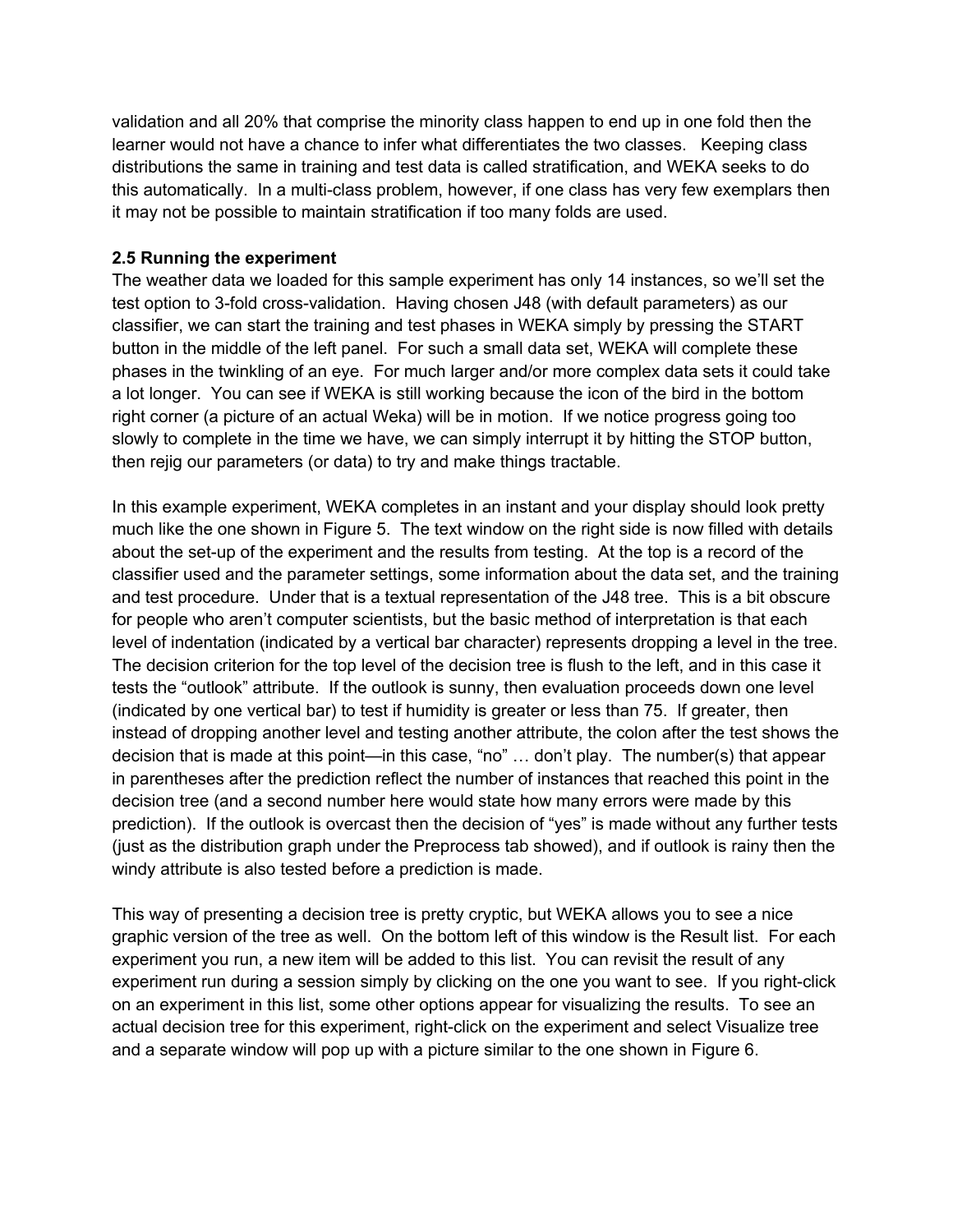For many (if not most) data sets for real world problems, the sheer size and complexity of the decision tree is too much to display in a window. WEKA will try anyway, and the result might be a very confused display as it tries to fit everything in. Right-clicking on the visualization window provides some re-display options that sometimes help.

### **2.6 Understanding the results**

Apart from a textual representation of the decision tree, the *Classifier output* area contains a number of performance statistics for the learning algorithm, all computed from the test sets used in the evaluation process. Note that the model that is shown—in this case, a decision tree—is built from the entire dataset loaded into the Preprocess panel. Thus, this model itself is not involved in the evaluation process at all (unless evaluation is performed on the training set or a separate test set). Rather, models built from subsets of the full data are used to establish values for the performance metrics. In a k-fold cross-validation, these metrics are aggregated across k test sets, which are used to evaluate k models built from the corresponding training (sub)sets.

Considering the values of the performance metrics, we can see that five instances in the data are misclassified in the cross-validation process. At the bottom of the output, in the *Summary* section, we can see how these errors are distributed across classes, in the so-called "confusion matrix". One instance has been incorrectly classified as class *no*, and four instances have been incorrectly classified as class *yes*. It is often useful to consider how the classifier compares to a random predictor that assigns instances randomly to classes (maintaining the same column totals in the confusion matrix). The kappa statistic, also shown in the *Summary* section, measures exactly this. A value of zero means that the classifier does not improve on the random straw man, which means that it has not learned anything useful from the data. One is the best possible value; it is achieved when all test instances are classified correctly.

WEKA also outputs error statistics, such as the squared error and the absolute error. These are the primary metrics for evaluating regression methods. In classification problems such as the example considered here, they measure the accuracy of the class probability estimates produced by the classifier. (Most algorithms in WEKA can produce a probability estimate for each class value when making a classification, and it can be useful to consider how accurate these probability estimates are.) WEKA also shows the relative absolute error and the root relative squared error. To compute the former, the mean absolute error of the classifier is divided by the mean absolute error obtained when simply predicting class probabilities based on the class frequencies in the training data, without considering any of the non-class attributes. The computation for the root relative squared error is performed analogously. These relative errors are expressed as percentages. Values close to 100% mean that the classifier has not learned anything useful from the data.

The output area also shows a table of per-class performance statistics, with one row per class value. The corresponding target class for each row is called the "positive" class; all other classes are considered "negative". There is the *TP Rate* (true positive rate), which is the number of instances correctly assigned to the positive class, divided by the number of positive instances in the data; the *FP Rate* (false positive rate), which is the number of negative instances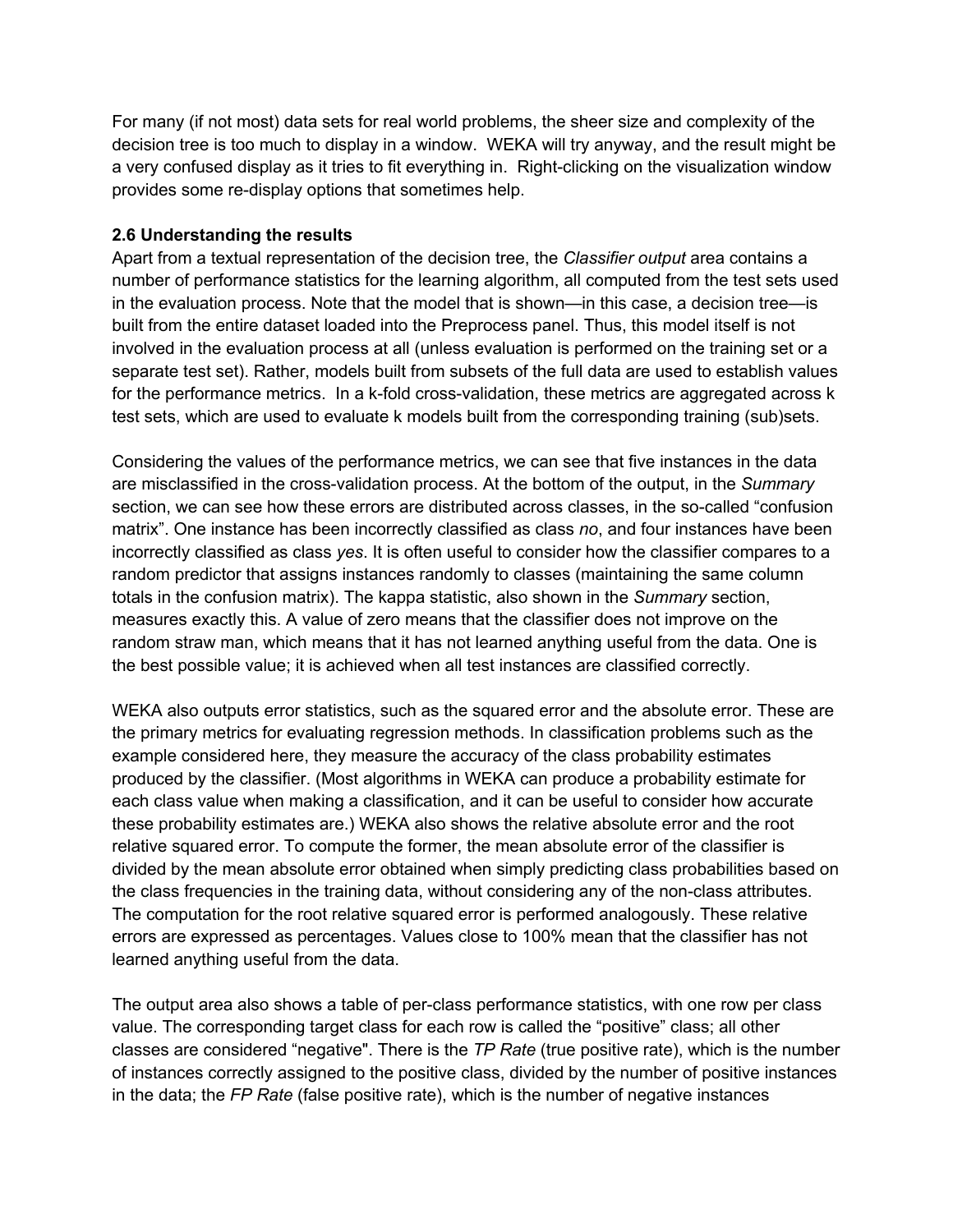incorrectly assigned to the positive class, divided by the number of negative instances; *Precision*, which is the number of instances correctly assigned to the positive class, divided by the total number of instances assigned to the positive class; and *Recall*, which is the same as *TP Rate*. The *F-Measure* is the harmonic mean of *Precision* and *Recall*. The last column contains the area under the ROC curve, an estimate of the probability that the classifier ranks a randomly chosen positive instances above a randomly chosen negative one, assuming its class probability estimates for the positive class are used for ranking. If the *ROC Area* is one, all positive instances are ranked above all negative ones—the ideal outcome—if it is zero, the classifier doesn't improve on randomly shuffling the data.

We have discussed the classification case here. When a regression method is evaluated, the same error statistics are output in the *Classifier output* area. Additionally, WEKA outputs Pearson's correlation coefficient, measuring the correlation between the predicted values and the actual values.

### **3. Approaching a bioinformatics problem**

There are about as many bioinformatics problems as there are biologists, but a sizeable number start with primary sequence data. One class of problems has to do with characterising some site in a set of sequences, such as glycosylation points **(3)** or inhibitor binding sites **(4, 5)**. For this example, we address the problem of identifying the cleavage point of the signal peptide.

Often, sequence data is obtained from a database in a FASTA format (or similar text-based form), such as the sample of three signal peptide cleavage records shown in Figure 7. Each record has three lines where the first includes a description of the example sequence, the second is the primary sequence itself showing the complete signal peptide at the beginning of the nascent protein along with the first thirty residues of the mature protein, and the third line is a character-mask mapping one-to-one with the preceding primary sequence using the letter S to indicate the corresponding residue above is part of the signal peptide, M indicates a residue in the mature protein and C marks the cleavage site as the first residue of the mature protein. The problem is stated in this way: given a new sequence, identify the cleavage site. But, before we can begin mining this data, we must transform it into a format amenable as input to a learning algorithm, such as the spreadsheet form discussed earlier, where each row is an instance and each column is an attribute, one of which is the attribute to be predicted. We assume only the sequence itself will be available when predicting the cleavage point in a future novel instance.

If we assume there are some physicochemical properties of the nascent protein that determine the cleavage point, then our goal is to use machine learning to find a characterization of those properties from known examples. Well, really our goal might be simply to predict the cleavage site of a new protein accurately; but, we might instead be *more* interested in the characterization itself (i.e. the model) as it may lead to understanding and new knowledge about the cleavage process. These are two different aspirations and typically suggest we might use different learning algorithms based on what we want at the end. For output with explanatory power, we might want a decision tree like the one in Figure 6 as they are easy to understand. If we are more interested in predictive accuracy, a support vector machine or random forest is typically a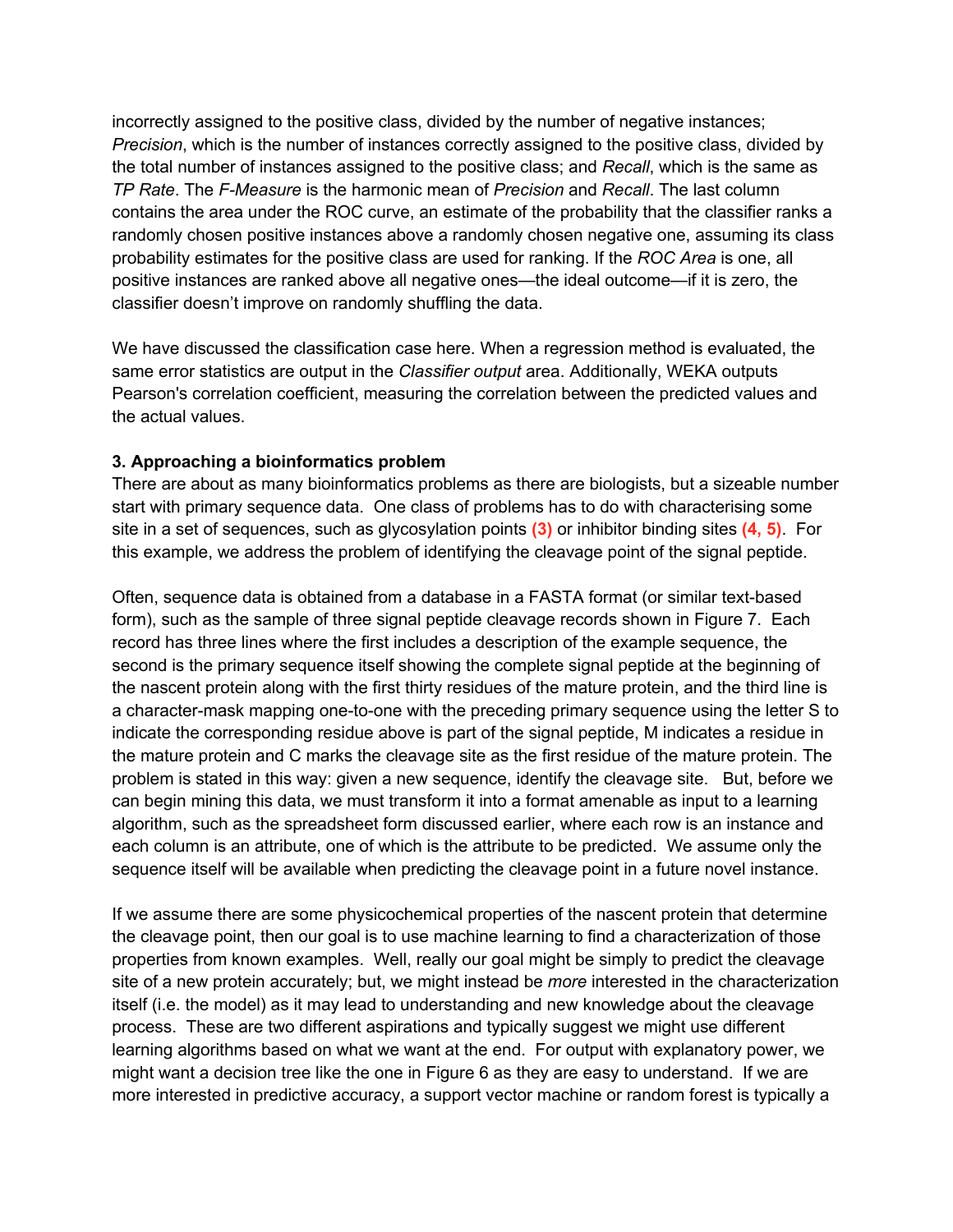better choice because they do not need to make a decision based on a linear sequence of tests; however, the models they produce are often difficult to interpret and thus not useful as "knowledge".

The next choice we have to make before we prepare the data for learning is how to frame the learning objective as an attribute of each instance. In the case of this cleavage problem, we could try to predict the length of the peptide, and therefore each instance is one complete sequence. This requires a learning algorithm that is capable of predicting a number from properties embodied in an entire sequence. One reason we might not take this approach is that, as mentioned earlier, numeric prediction algorithms tend to seek an estimate with a small error margin and don't often produce exactly the right value. Their performance is evaluated in terms of that margin of error. We need to be right or wrong, not close enough, here.

Another way to view the problem—one that is probably more useful—is to predict whether or not a given residue is the first of the mature protein, which is a binary classification problem. In this case, each instance is one residue at a given point in the sequence.

Having framed the objective, we now must generate a set of features to describe each instance. If we pursue the binary classification approach then we want to characterise each residue with attributes that we think are relevant to whether or not it marks the cleavage point. If we have no idea what properties might be relevant then we may start naively using whatever we can think of. For example, if we suspect that the residues on either side of the cleavage point play a critical role, then we might simply create (say) six features that record the residue at each of the three positions upstream and downstream from the cleavage site. As it happens, distributional analysis of residue frequency in known peptide data shows alanine and serine are commonly found in the -1 and -3 positions (i.e. one and three residues upstream of the cleavage site), and a couple of other residues are also unusually frequent at these positions, so some traction might be gained from these features. However, given twenty possible residues at each of these six positions, there are  $20^6$  combinations of values that could be seen, times two for the class attribute (i.e. YES or NO, this is a cleavage site), or 128 million possible instances in a comprehensive data set. In practice, one would be lucky to have a couple of thousand instances to learn from, presenting potential for a *data sparseness* problem, where so many combinations are not seen by the learner that it is almost trivial to find some characterisation that is pretty accurate simply because there are no instances to disprove it. This is not to say that such a characterisation is necessarily wrong. If the data we possess happens to contain the necessary information for inferring a correct generalization of the underlying principle, it is said to be a "characteristic set". The problem is that when data sparseness exists it is virtually impossible to tell whether an accurate model is correct or just lucky.

Biologists typically know *something* about the data that has a reasonable chance of factoring into a good generalisation, and this is a good basis for formulating a set of features. For example, it is known that signal peptides are pretty short, having an average length of about 23 residues. Thus it might be useful to have a feature that records how far the residue in question is from the start of the nascent protein; but, this too might yield too many numeric values to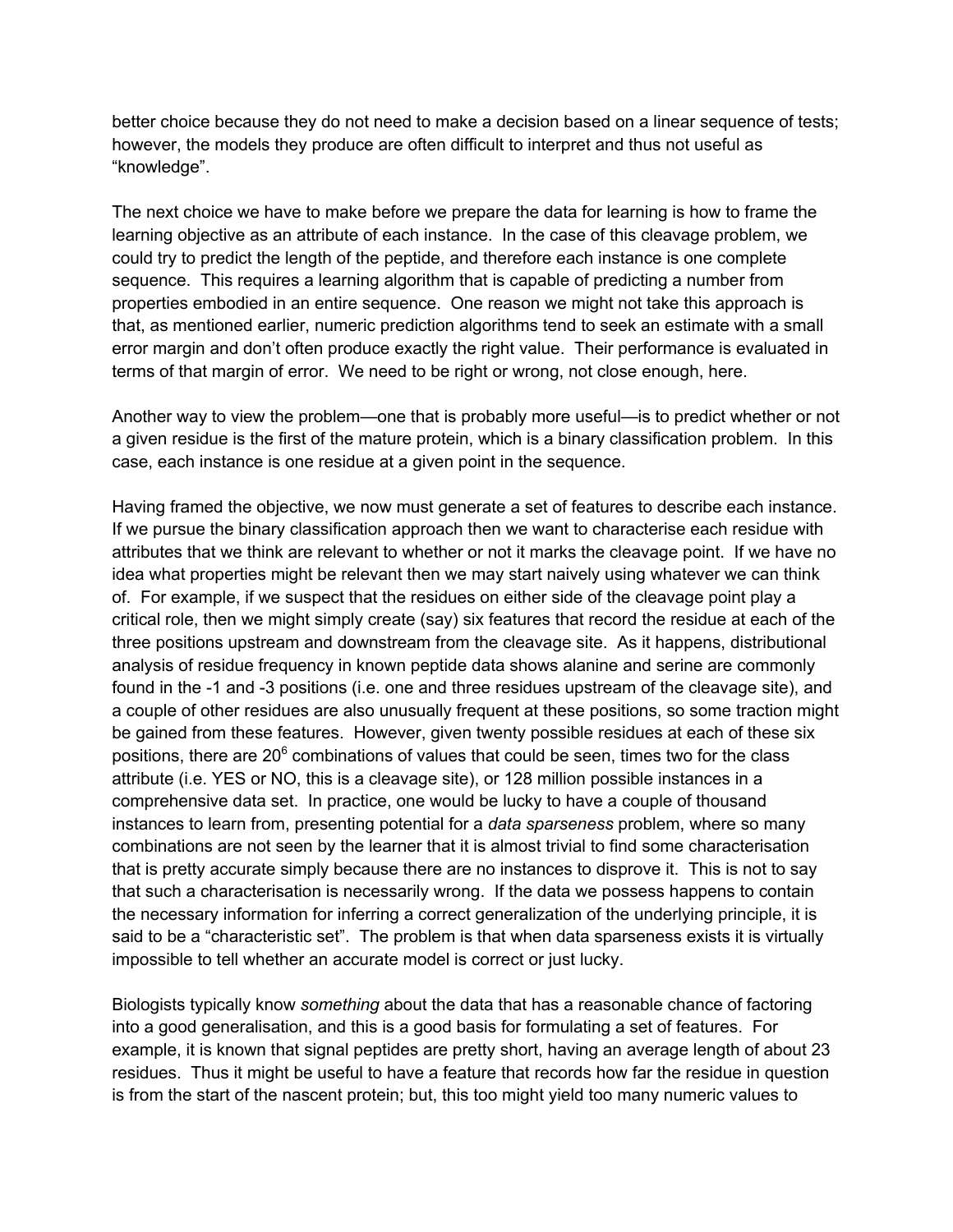generalise easily. Given that the vast majority of signal peptide lengths are within six or seven of the mean, it may be more fruitful to have a binary feature that simply records if the residue in question lies within this range; or, one might record how many standard deviations from the mean it is, thus reducing the range of possible values and mitigating possible sparseness.

Rather than using specific amino acid labels as feature values, one could reduce the combinatoric explosion by recording more general physicochemical properties for them. This is also helpful because the hypothesis we seek from the data mining process is one that generalises according to such properties anyway. Moreover, existing research about signal peptides has identified a number of regularities based on such properties. For example, the region of about six residues upstream of the cleavage site is generally not very hydrophobic, while the region of about eight residues upstream of that is typically quite hydrophobic. Thus we might have two binary features, one for each of these regions, whose value is "true" if the region is hydrophobic or "false" if it isn't. Or each could be a numeric attribute quantifying just how hydrophobic a region is.

Once a set of features has been devised to describe each instance in our dataset, there is the challenge of actually producing them. Functions and macros in spreadsheets can often do the job, or any programming language will suffice; but obviously some modicum of computer programming skill is required. Sometimes the best solution for a biologist is just to make friends with a good computer scientist.

One more issue needs to be addressed, however, before we can proceed to computing the final data set. Successful learning needs not only positive instances of the concept to be learned, but negative ones as well, in order to eliminate overly general models like "predict every residue marks the cleavage site", which will be 100% accurate on our data. If negative instances are available, then great. But many biological studies end up with just samples of the thing demonstrating the characteristic of interest.

In the signal peptide problem, negative instances are simply every other residue in our sequences that does not mark the start of a mature protein. Given the lengths of the sample sequences, this gives us about 75 times as many negative instances as positive ones. If we give them all to the learning algorithm there is a good chance that it will have a difficult time inferring a model that does better than simply predicting the majority class (i.e. predict that every residue is NOT at the cleavage site and the prediction is wrong only 1 in 75 times). In a binary classification problem, it is generally good to have the same number of positive and negative instances.

In this specific case, we might want to create negative instances by choosing residues *near* the cleavage point so that the properties are similar to positive instances, forcing the learner to find a discriminating model. It is probably also a good idea to generate several samples of negative data and run the machine learning experiment with each to avoid putting too much stock in an outcome that only works well serendipitously for the particular sample of negative instances we selected.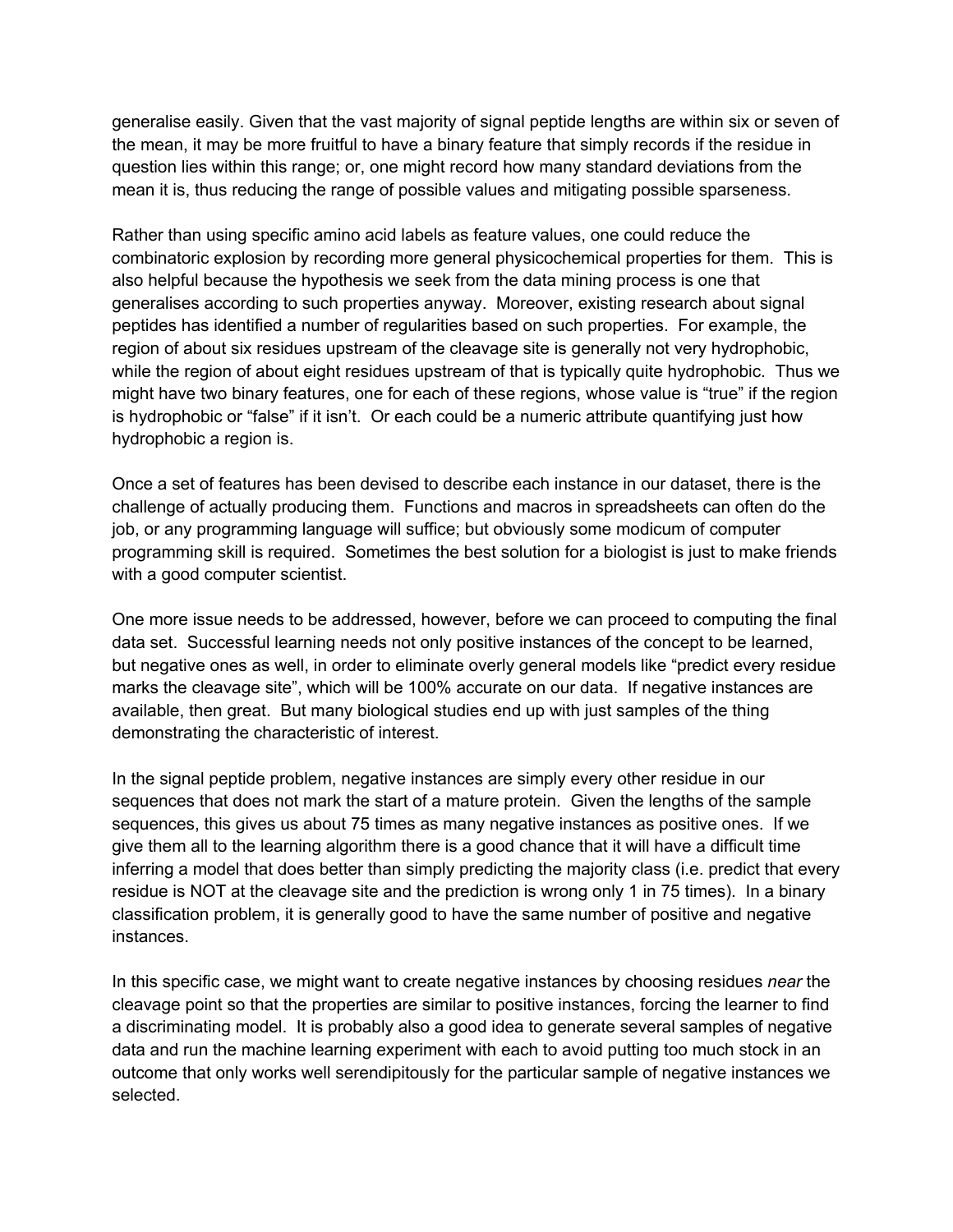Once all features have been generated for all the data, it can be saved in a comma-separatedvalues (CSV) file and this can be loaded directly into WEKA. When WEKA imports a CSV file, it assumes the first line of input is a list of feature names/labels (which is typically the case for a CSV file saved from a spreadsheet) that it uses to name each attribute in the "Preprocess" window and in the resulting output after learning. The rest of the lines are taken to be instances. Recall, however, that it is important to differentiate between nominal and numeric features. When reading a CSV file, WEKA attempts to parse every value as numeric, and if this succeeds for every value associated with a feature then that feature is assumed to be numeric, otherwise it is assumed to be nominal. There are many situations where this assumption can fail, such as when one feature-value that is supposed to be numeric has a stray character that prevents it from being parsed as a number, then the whole set of numbers associated with that feature are treated as nominal labels. Another situation is when a numeric value is not really being used as a number and is better treated as being nominal, as with an identification code. To solve the first problem, you're best to go back to the procedure that generated the data and fix the error. For the second type of problem, WEKA needs to be informed that what looks like a numeric attribute is actually a nominal one. WEKA's native file format for data is the AARF format, which is very similar to a CSV file but has some header information specifying types and ranges of data (and some other things). If loading a CSV file leads WEKA to misinterpret data types then a quick way to fix this is to save the data (using the "Save" button on the "Preprocess" tab) which generates an *ARFF* version that you can then edit directly to change type information.

### **4. Other kinds of learning**

WEKA provides a uniform user interface to a large number of machine learning algorithms. This is useful because it is often difficult to determine *a priori* which algorithm is most suitable for a particular dataset and will produce the highest accuracy or most pertinent patterns. Decision tree learning is attractive because trees can be grown very quickly, even for large datasets, and may provide valuable insights. A closely related approach is to learn classification rules **(6)**: sets of simple if-then rules that describe the conditions (i.e. attribute-value combinations) under which a certain classification is to be made. Rule sets can be learned almost as quickly as decision trees but may provide a more compact representation of the salient relationships in the data. In WEKA, algorithms of this type can be found in the "rules" package, just as tree learners can be found in the "trees" package.

Trees and rules are not the only models that are intelligible and, thus, potentially able to provide useful insights. Another option is to learn a graphical model of the probability distribution underlying the data. A Bayesian network (or belief network) is a type of graphical model in the form of a directed graph **(7)**. Each node in this graph corresponds to an attribute in the data and directed edges connecting these nodes encode statistical dependencies between the attributes. Cycles are not allowed in this graph. If there is a directed edge from node A to node B, node A is called a "parent" of node B. Each node has a conditional probability distribution attached to it that gives the probability of each of the node's attribute values given those of its parent nodes. Learning a Bayesian network amounts to determining suitable parent nodes for each node and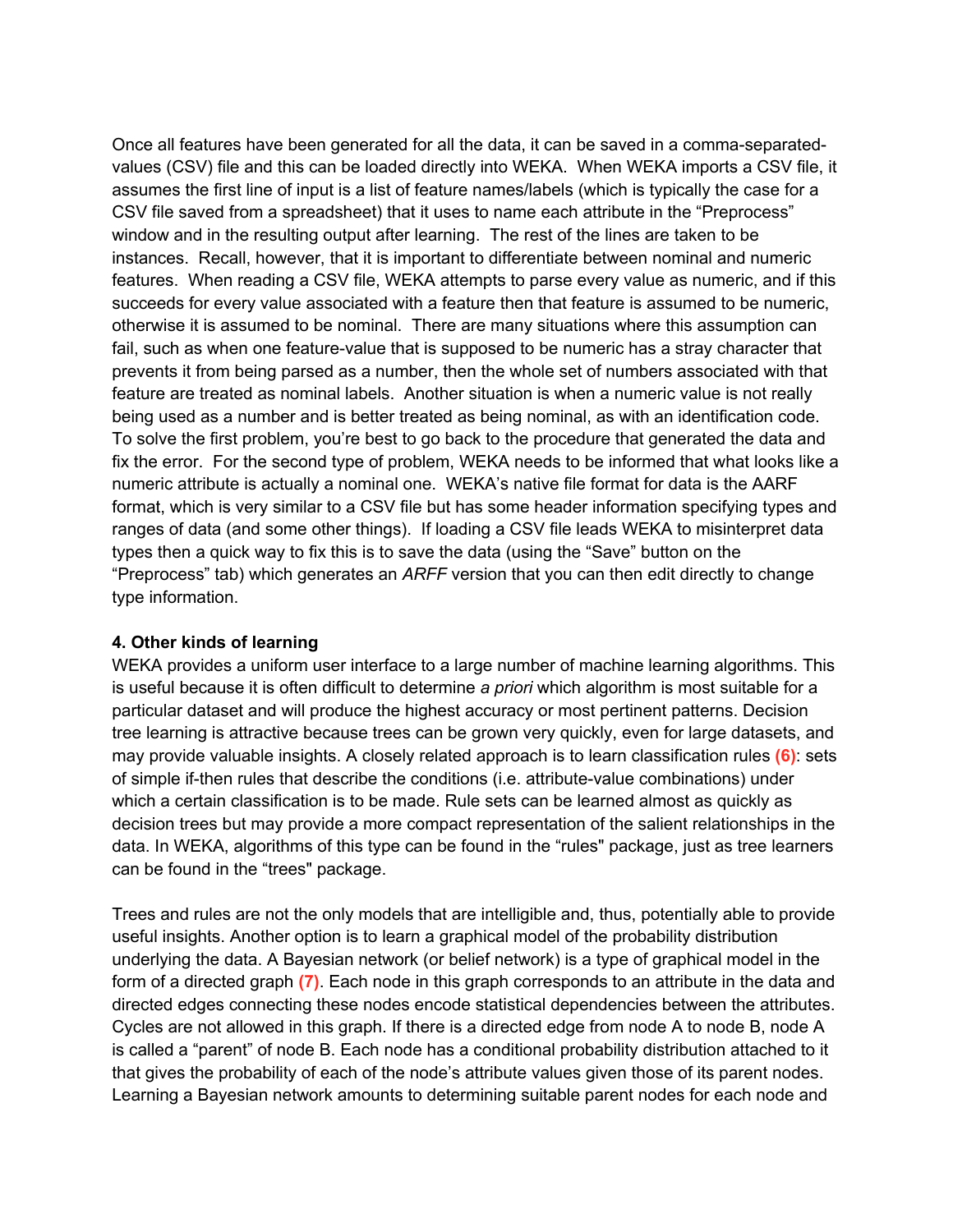estimating a conditional probability distribution based on the chosen parents. With nominal data, estimating the latter is as simple as counting how often a particular attribute value occurs for each combination of values of the parent nodes. The trickier part is to determine appropriate connections between nodes; various search methods are employed for this. The goal is to find an accurate model with as few edges as possible because experience has shown that simpler networks are more likely to reflect causal relationships between attributes in the data.

Bayesian networks can be used for supervised learning as well as for unsupervised learning. WEKA employs them for the former task, where they are used to estimate probabilities for the class attribute. A particularly simple form of Bayesian network is the naive Bayes model **(8)**, which has a predetermined structure and only requires estimation of conditional probabilities. In this model, each attribute, excluding the class attribute, has exactly one parent, namely the class attribute. This corresponds to the assumption that the values of the other attributes are statistically independent given a particular value for the class attribute (i.e. considering the data for a particular class, knowing the value for one attribute does not give us any information regarding the values of other attributes). Learning a naive Bayes model is thus extremely fast. Moreover, in spite of its simplicity, it often yields accurate classifications, making it a very popular choice amongst practitioners. General Bayesian networks, as well as naive Bayes, are available in the "bayes" package for WEKA.

The above techniques can provide valuable insight, but in some applications the goal is to simply maximize predictive accuracy on new data. In this case, learning algorithms from WEKA's "functions" package are worth investigating. This package provides algorithms for learning basic linear models, such as linear regression and logistic regression, but also contains several more sophisticated methods. Two very prominent models implemented in this package, which often yield high accuracy, are support vector machines **(9)** and multi-layer perceptrons **(10)**. Both are models that can be expressed as standard mathematical functions. Given an input instance, they produce an output by applying a sequence of mathematical operations. In the regression case, this output can be directly used as the prediction; in the classification case, it needs to be compared to a threshold to determine what the classification should be. A multilayer perceptron is a type of artificial neural network, where the component functions—the nodes of the network—mimic the behaviour of neurons in the brain. The number of nodes in the network, their arrangement into layers, and the connections between them, are predefined by the user. Learning the network amounts to determining appropriate parameter values for the component functions. This is done by applying a gradient-based optimisation technique to minimise the error on the training data, starting with randomly chosen parameter values.

A conceptual drawback of multi-layer perceptrons is that the final model found using gradientbased optimisation depends on the initial parameter values because the error function contains local minima. Support vector machines are theoretically appealing because their optimization process converges to a unique solution. Just like multi-layer perceptrons, they can be used to represent nonlinear relationships in the data. This is possible because the model can be expressed in terms of dot products between instances. The training instances that form part of the solution expressed in this way are called the "support vectors". Support vector machines are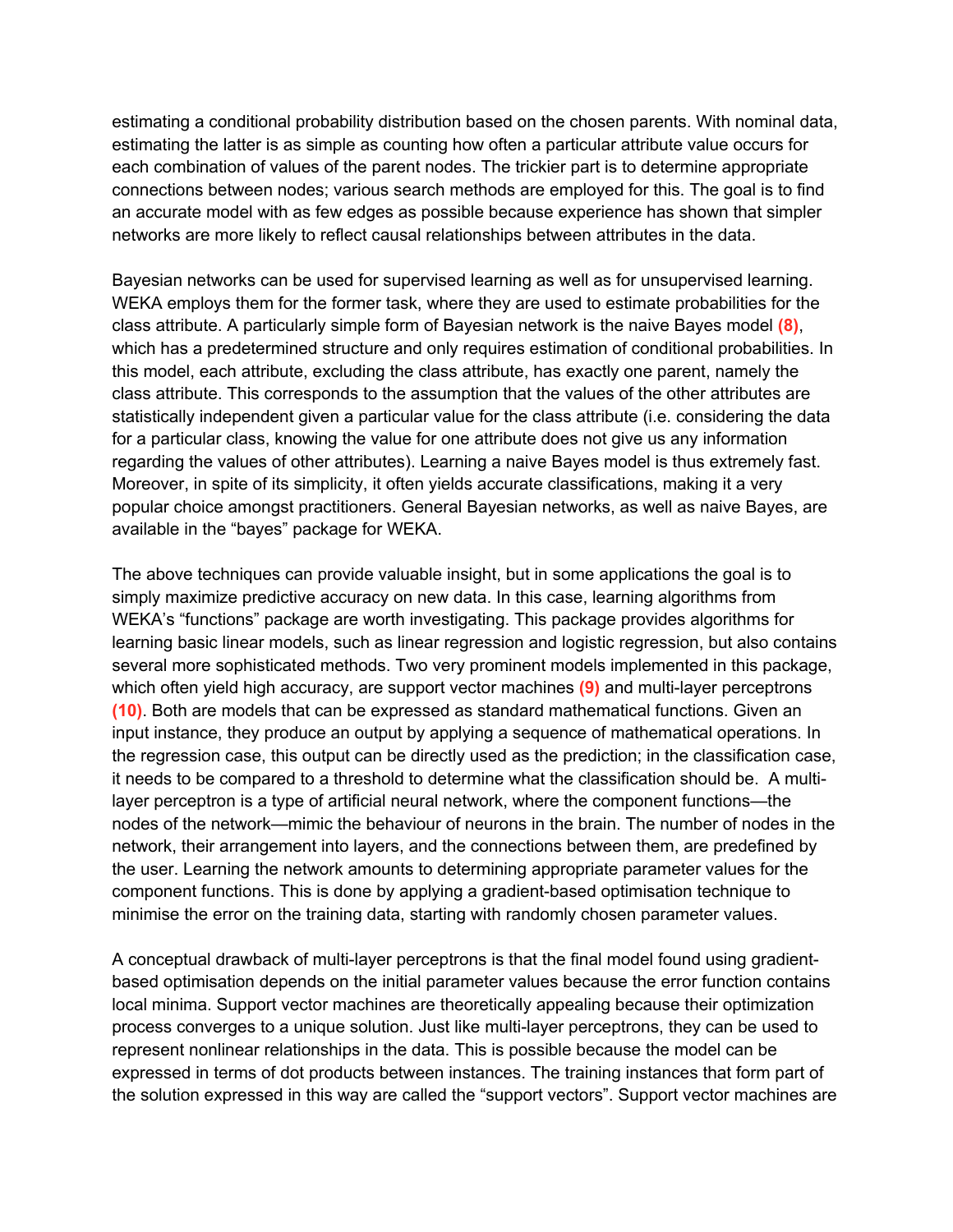able to model nonlinear relationships by replacing the simple dot product with a so-called "kernel function". A kernel function implicitly maps the instances into a higher-dimensional space and then takes the dot product in this space, yielding non-linear behaviour in the original instance space. It's best to think of kernel functions as similarity functions with this particular property. Different kernel functions exist and can be plugged in when configuring the learning algorithm in WEKA. A popular kernel function that often works well is the Gaussian radial basis function kernel.

The idea of using similarity functions, or distance functions, for machine learning has been around much longer than support vector machines. One of the oldest machine learning methods is the nearest neighbour classifier **(11)**. The basic version simply stores the training data; to make a prediction for a test instance, it simply finds the most similar training instance and predicts its class value. This can be made more robust by combining class values from the k most similar instances, yielding the k nearest neighbour classifier. Because the basic version of this method simply stores the training data and only does serious computation when predictions are to be made, it is called a "lazy" learning method. Implementations of this method, and closely related methods, are to be found in WEKA's "lazy" package. WEKA supports various distance functions to measure similarity and also provides advanced data structures such as KD trees **(12)** to speed up the search for the nearest neighbour. A drawback of all lazy learning methods is that they do not generate a model that provides insight into the data.

The biggest variety of supervised learning algorithms is located in WEKA's "meta" package. It contains algorithms that wrap around user-specified base learners, which are themselves supervised learning algorithms. For example, it contains algorithms for bagging **(13)**, boosting **(14)**, and randomisation **(15)** that all generate a so-called "ensemble" classifier by repeatedly invoking a base learner, e.g. a decision tree learner. The resulting ensemble classifier is often significantly more accurate than the base learner by itself. However, any kind of interpretability will be lost.

Apart from ensemble classifiers, the meta package also provides several useful wrappers for tasks such as performing cost-sensitive learning, combining multiple different learning algorithms by a simple voting process or a more powerful "stacking" approach **(16)** —where the process of combining their predictions is phrased as another learning problem---and performing attribute selection prior to learning. Cost-sensitive learning is useful in practice when different types of classification errors incur different costs. This can be accommodated by adapting the model itself **(17)**, or its predictions **(18)**. Attribute selection **(19)** is useful when the data contains a large number of attributes and only a small subset is likely to be of predictive value.

The vast majority of algorithms in WEKA perform supervised learning (i.e. classification or regression), but the workbench also contains algorithms for clustering and association rule mining (performed interactively in WEKA by selecting the appropriate tab at the top of the window). Classical algorithms for clustering are k-means **(20)**, which yields a flat set of clusters represented by cluster centroids, and hierarchical clustering **(21)**, which yields a dendrogram of clusters that can be displayed graphically. A probabilistic alternative to k-means is to fit a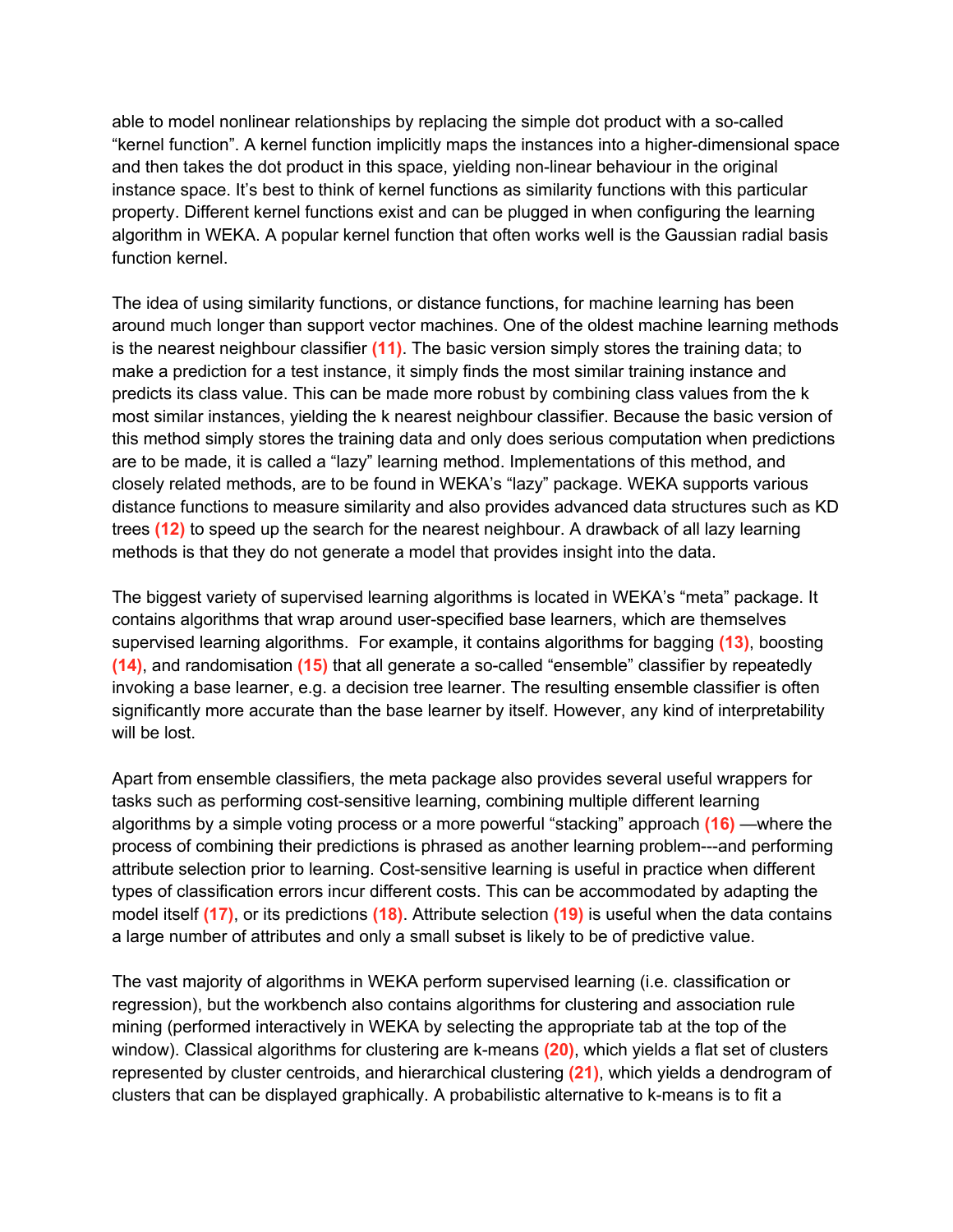Gaussian mixture model to the data **(22)**, where each Gaussian represents a cluster. The seminal Apriori algorithm for association rule mining **(23)** is also available in WEKA, with several other, more recent, algorithms for mining such rules efficiently by applying sophisticated data structures to speed up the search for frequent patterns in the data.

## **5. Concluding remarks**

Biological research yields tremendous amounts of data; machine learning provides tools that can help to make sense of this data and turn it into actionable models. The content of this chapter provides a brief, high-level introduction to basic concepts and algorithms in machine learning, using the WEKA workbench to illustrate how these can be applied. WEKA makes it relatively easy to enter the world of machine learning because it provides graphical user interfaces that do not require any scripting or serious programming. Readers who don't mind getting their hands dirty by writing scripts may also want to take a look at machine learning libraries for the statistical computing environment R **(24)** or the scikit-learn library for the programming language Python **(25)**. Just like WEKA, they come with extensive documentation.

## **References**

- **(1) Ian H. Witten, Eibe Frank, and Mark A. Hall. "Data Mining: Practical Machine Learning Tools and Techniques." Morgan Kaufmann, Burlington, MA, 3 edition, 2011.**
- **(2) J. Ross Quinlan. "C 4.5: Programs for machine learning." Morgan Kaufmann, San Mateo, CA, 1993.**
- **(3) Blom, N., Sicheritz-Pont**é**n, T., Gupta, R., Gammeltoft, S. and S. Brunak.** "**Prediction of post-translational glycosylation and phosphorylation of proteins from the amino acid sequence.**" **Proteomics, 4, 2004, pages 1633**–**1649.**
- **(4) J. Ramana and D. Gupta.** "**Machine Learning Methods for Prediction of CDK-Inhibitors.**" **PLoS ONE 5(10), 2010.**
- **(5) Fabian Buchwald, Lothar Richter, and Stefan Kramer.** "**Predicting a Small Molecule- Kinase Interaction Map: A Machine Learning Approach.**" **Journal of Cheminformatics 3(22), 2011.**
- **(6) Johannes Fürnkranz. "Separate-and-conquer rule learning." Artificial Intelligence Review 13(1), 1999, pages 3-54.**
- **(7) Nir Friedman, Dan Geiger, and Moises Goldszmidt. "Bayesian network classifiers." Machine learning 29(2-3), 1997, pages 131-163.**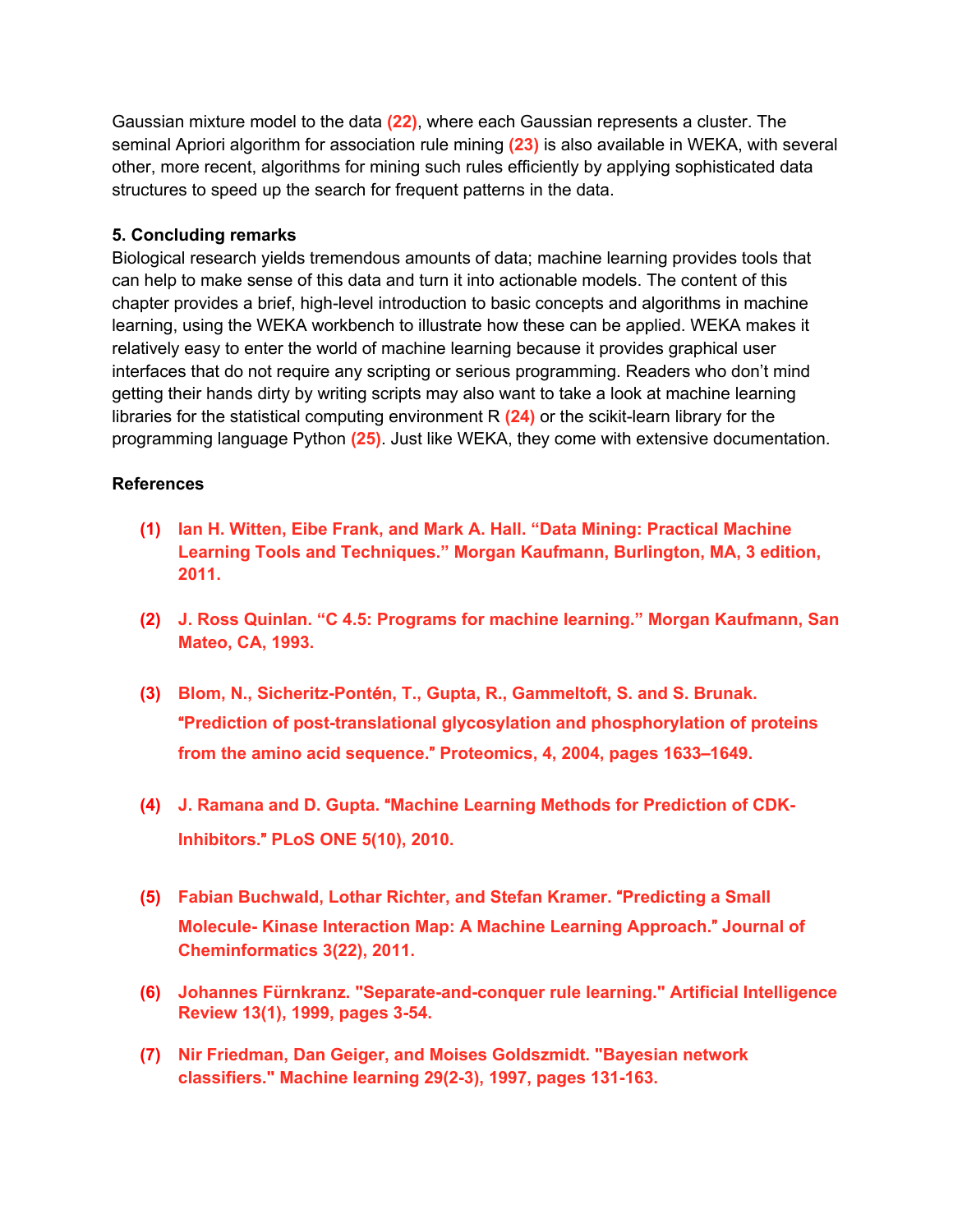- **(8) Pedro Domingos and Michael Pazzani. "On the optimality of the simple Bayesian classifier under zero-one loss." Machine learning 29(2-3), 1997, pages 103-130.**
- **(9) Corinna Cortes and Vladimir Vapnik. "Support-vector networks." Machine learning 20(3), 1995, pages 273-297.**
- **(10) David E. Rumelhart, Geoffrey E. Hinton, and Ronald J. Williams. "Learning representations by back-propagating errors." Nature 323(9), 1986, pages 533-536.**
- **(11) Thomas M. Cover and Peter E. Hart. "Nearest neighbor pattern classification." IEEE Transactions on Information Theory 13(1), 1967, pages 21-27.**
- **(12) Jerome H. Friedman, Jon Louis Bentley, and Raphael Ari Finkel. "An algorithm for finding best matches in logarithmic expected time." ACM Transactions on Mathematical Software 3(3), 1977, pages 209-226.**
- **(13) Breiman, Leo. "Bagging predictors." Machine learning 24(2), 1996, pages 123- 140.**
- **(14) Yoav Freund and Robert E. Schapire. "Experiments with a new boosting algorithm." International Conference on Machine Learning, Bari, Italy, Morgan Kaufmann, 1996.**
- **(15) Thomas G. Dietterich. "Ensemble methods in machine learning." Multiple classifier systems, pages 1-15, Springer Berlin Heidelberg, 2000.**
- **(16) David H. Wolpert, "Stacked generalization." Neural networks 5(2), 1992, pages 241-259.**
- **(17) Kai Ming Ting. "Inducing cost-sensitive trees via instance weighting." Principles of Data Mining and Knowledge Discovery, pages 139-147, Springer Berlin Heidelberg, 1998.**
- **(18) Richard O. Duda and Peter E. Hart. "Pattern classification and scene analysis." Vol. 3. Wiley, New York, 1973.**
- **(19) Ron Kohavi and George H. John. "Wrappers for feature subset selection." Artificial intelligence 97(1), 1997, pages 273-324.**
- **(20) John A. Hartigan. "Clustering algorithms." John Wiley & Sons, Inc., 1975.**
- **(21) Stephen C. Johnson, "Hierarchical clustering schemes." Psychometrika 32(3), 1967, pages 241-254.**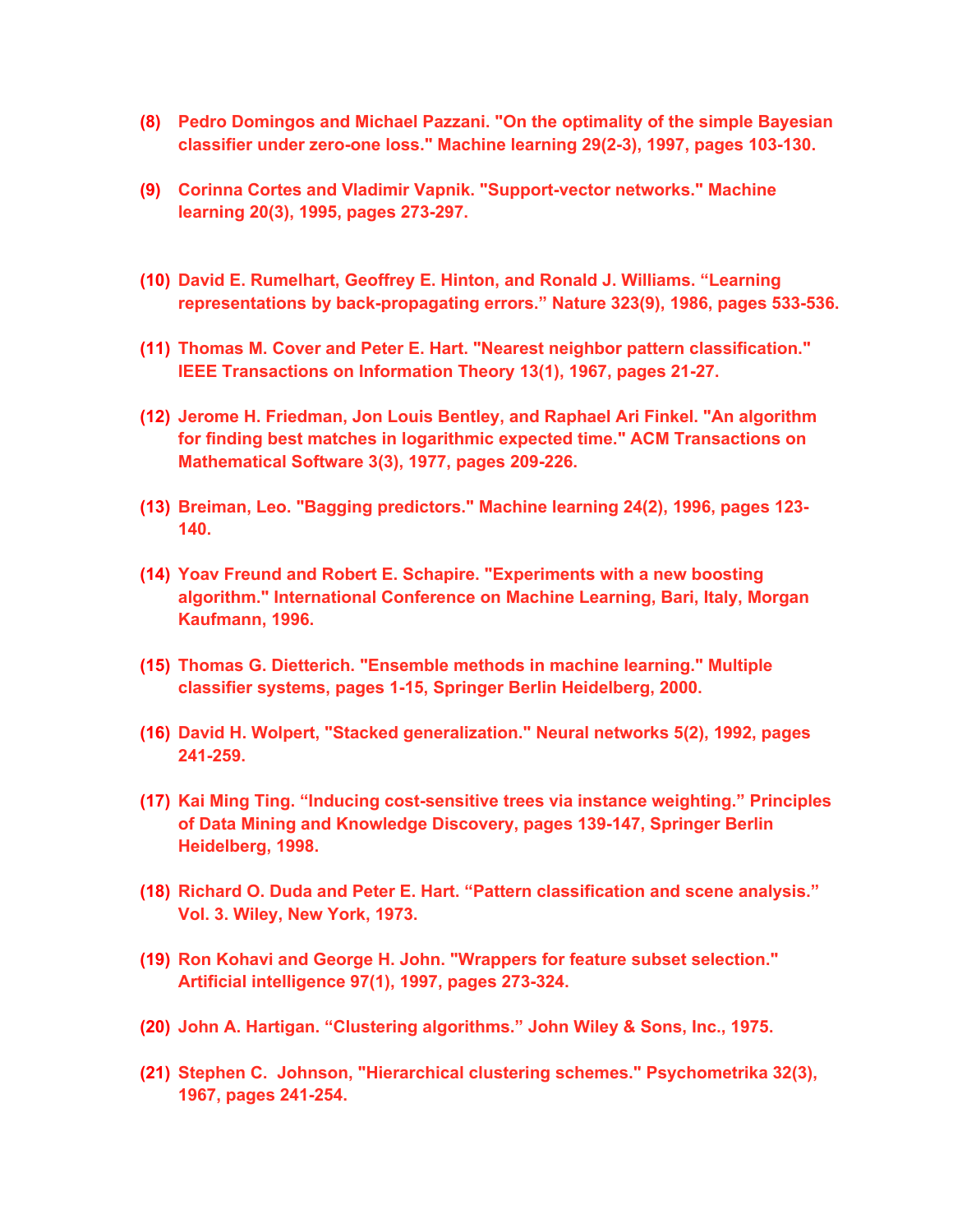- **(22) Geoffrey J. McLachlan and Kaye E. Basford. "Mixture models: inference and applications to clustering." CRC Press, New York, 1987.**
- **(23) Rakesh, Agrawal and Ramakrishnan Srikant. "Fast algorithms for mining association rules." International Conference on Very Large Databases, Santiago de Chile, Chile, Morgan Kaufmann, 1994.**
- **(24) Ross Ihaka and Robert Gentleman. "R: a language for data analysis and graphics." Journal of Computational and Graphical Statistics 5(3), 1996, pages 299-314.**
- **(25) Fabian Pedregosa, Gaël Varoquaux, Alexandre Gramfort, Vincent Michel, Bertrand Thirion, Olivier Grisel, Mathieu Blondel, Peter Prettenhofer, Ron Weiss, Vincent Dubourg, Jake Vanderplas, Alexandre Passos, David Cournapeau, Matthieu Brucher, Matthieu Perrot, and Edouard Duchesnay. "Scikit-learn: Machine learning in Python." Journal of Machine Learning Research 12, 2011, pages 2825-2830.**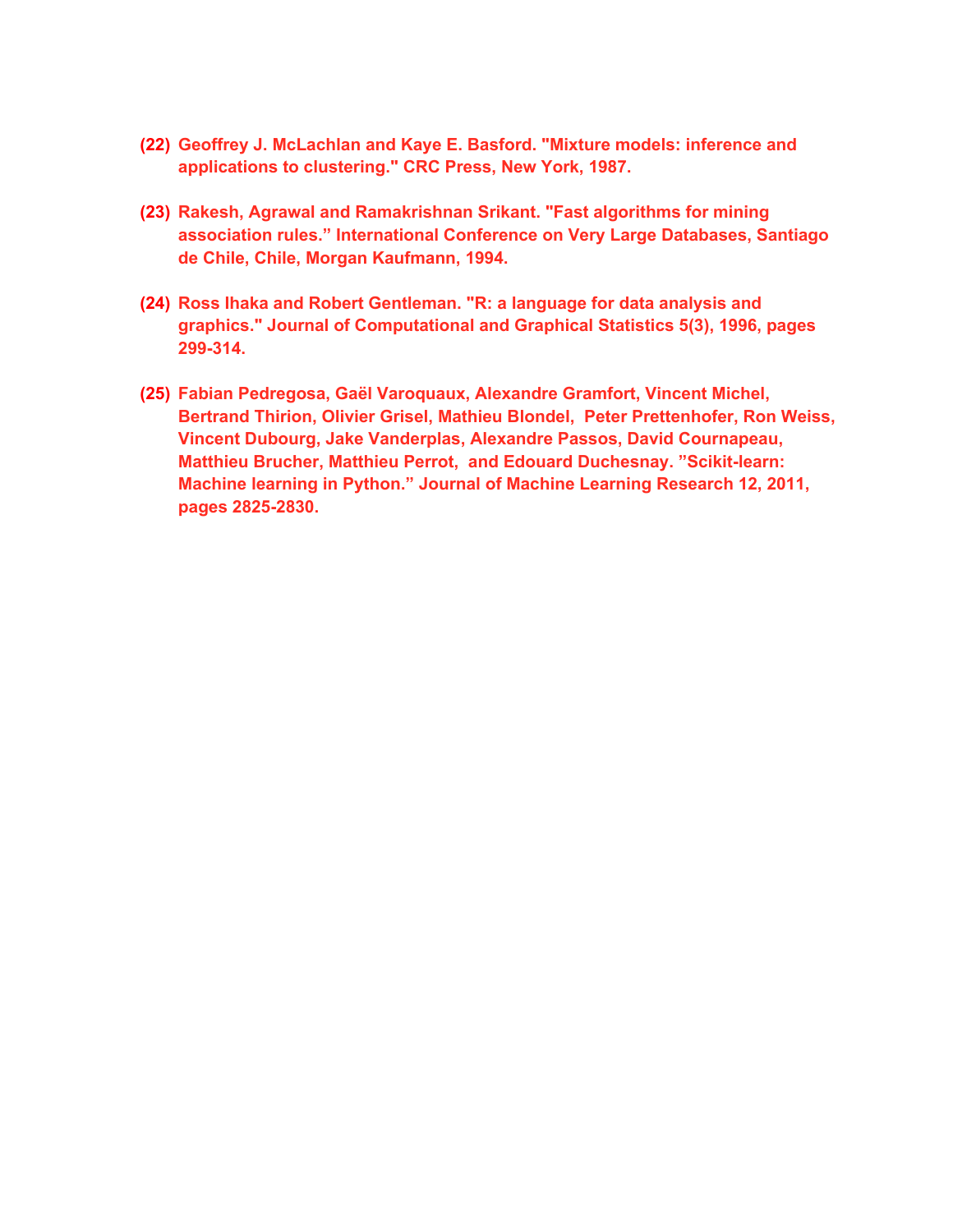

**Figure 1**. Start screen for WEKA.

| <b>Weka Explorer</b>                                                                 | أقاد<br>$\mathbf{x}$                                                                              |
|--------------------------------------------------------------------------------------|---------------------------------------------------------------------------------------------------|
| <b>Preprocess</b> Classify<br>Cluster<br>Associate<br>Select attributes<br>Visualize |                                                                                                   |
| Open file<br>Open URL<br>Open DB<br>Generate                                         | Undo<br>Edit<br>Save                                                                              |
| Filter<br>  None<br>Choose                                                           | Apply                                                                                             |
| Current relation<br>Relation: None<br>Instances: None<br>Attributes: None            | Selected attribute<br>Name: None<br>Type: None<br>Unique: None<br>Missing: None<br>Distinct: None |
| <b>Attributes</b>                                                                    |                                                                                                   |
| All<br>Pattern<br>None<br>Invert                                                     |                                                                                                   |
|                                                                                      |                                                                                                   |
|                                                                                      |                                                                                                   |
|                                                                                      |                                                                                                   |
|                                                                                      | Visualize All<br>۰.                                                                               |
|                                                                                      |                                                                                                   |
|                                                                                      |                                                                                                   |
|                                                                                      |                                                                                                   |
|                                                                                      |                                                                                                   |
|                                                                                      |                                                                                                   |
| Remove                                                                               |                                                                                                   |
|                                                                                      |                                                                                                   |
| Status<br>Welcome to the Weka Explorer                                               | Log<br>$x = 0$                                                                                    |

**Figure 2**. Start screen for the WEKA Explorer.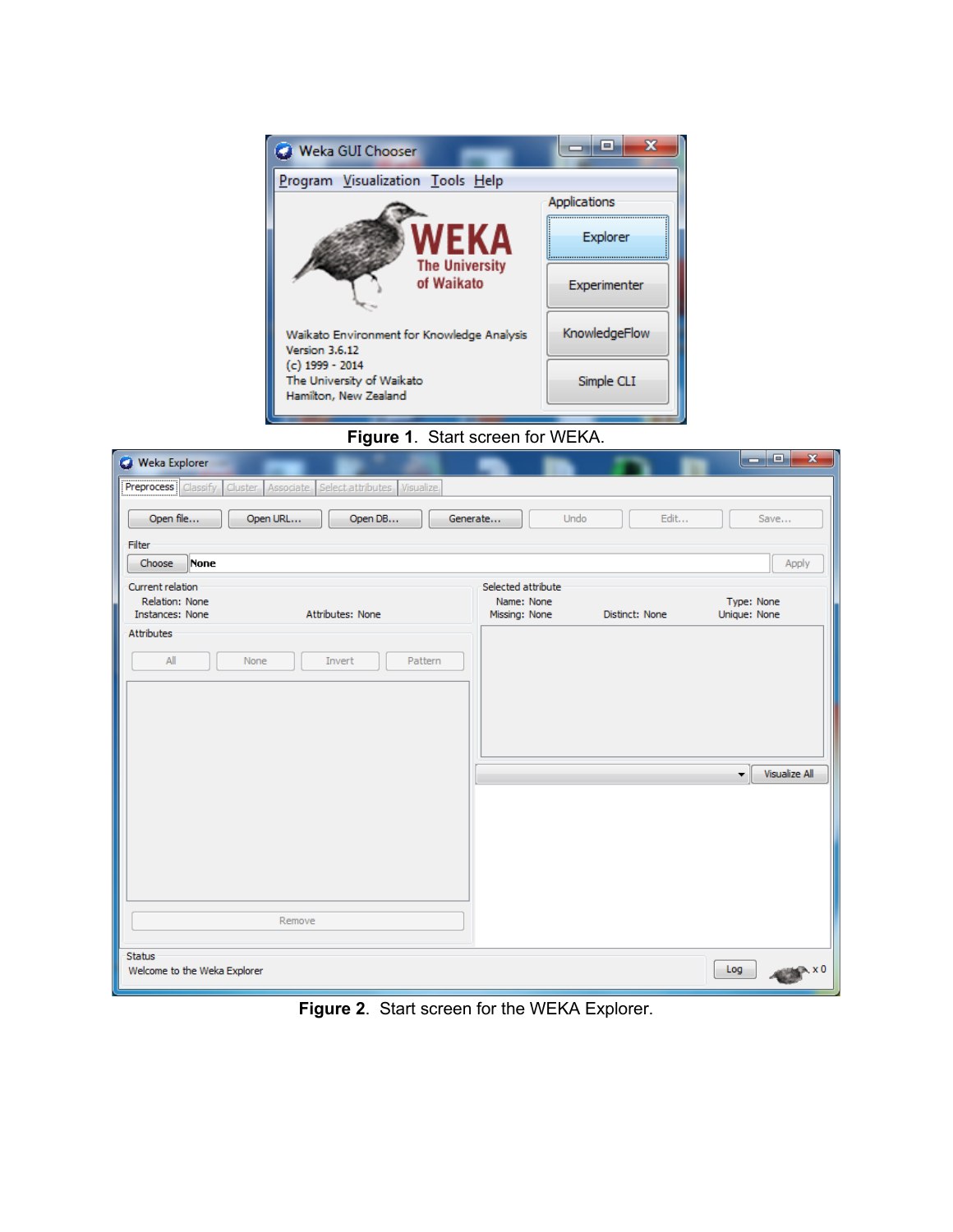| <b>Weka Explorer</b>                                                           |                                                        |                                 | $\overline{\mathbf{x}}$<br>O.<br>œ |  |  |  |  |  |
|--------------------------------------------------------------------------------|--------------------------------------------------------|---------------------------------|------------------------------------|--|--|--|--|--|
| Preprocess Classify<br>Cluster<br>Associate<br>Visualize<br>Select attributes  |                                                        |                                 |                                    |  |  |  |  |  |
| Open file<br>Open URL<br>Edit<br>Open DB<br>Undo<br>Generate<br>Save<br>Filter |                                                        |                                 |                                    |  |  |  |  |  |
| Choose<br>Apply<br>None                                                        |                                                        |                                 |                                    |  |  |  |  |  |
| Current relation<br>Relation: weather<br>Attributes: 5<br>Instances: 14        | Selected attribute<br>Name: outlook<br>Missing: 0 (0%) | Type: Nominal<br>Unique: 0 (0%) |                                    |  |  |  |  |  |
| Attributes                                                                     | Label<br>No.                                           |                                 | Count                              |  |  |  |  |  |
| All<br>Pattern<br>None<br>Invert                                               | $1$ sunny                                              |                                 | 5                                  |  |  |  |  |  |
|                                                                                | 2 overcast                                             |                                 | 4                                  |  |  |  |  |  |
| No.<br>Name                                                                    | 3 rainy                                                |                                 | 5                                  |  |  |  |  |  |
| outlook<br>2<br>temperature<br>3<br>humidity<br>windy<br>4<br>5<br>play        | Class: play (Nom)                                      |                                 | <b>Visualize All</b><br>۰          |  |  |  |  |  |
| Remove                                                                         | 5                                                      |                                 |                                    |  |  |  |  |  |
| Status<br>OK                                                                   |                                                        |                                 | Log                                |  |  |  |  |  |

**Figure 3**. After loading the weather.numeric sample data.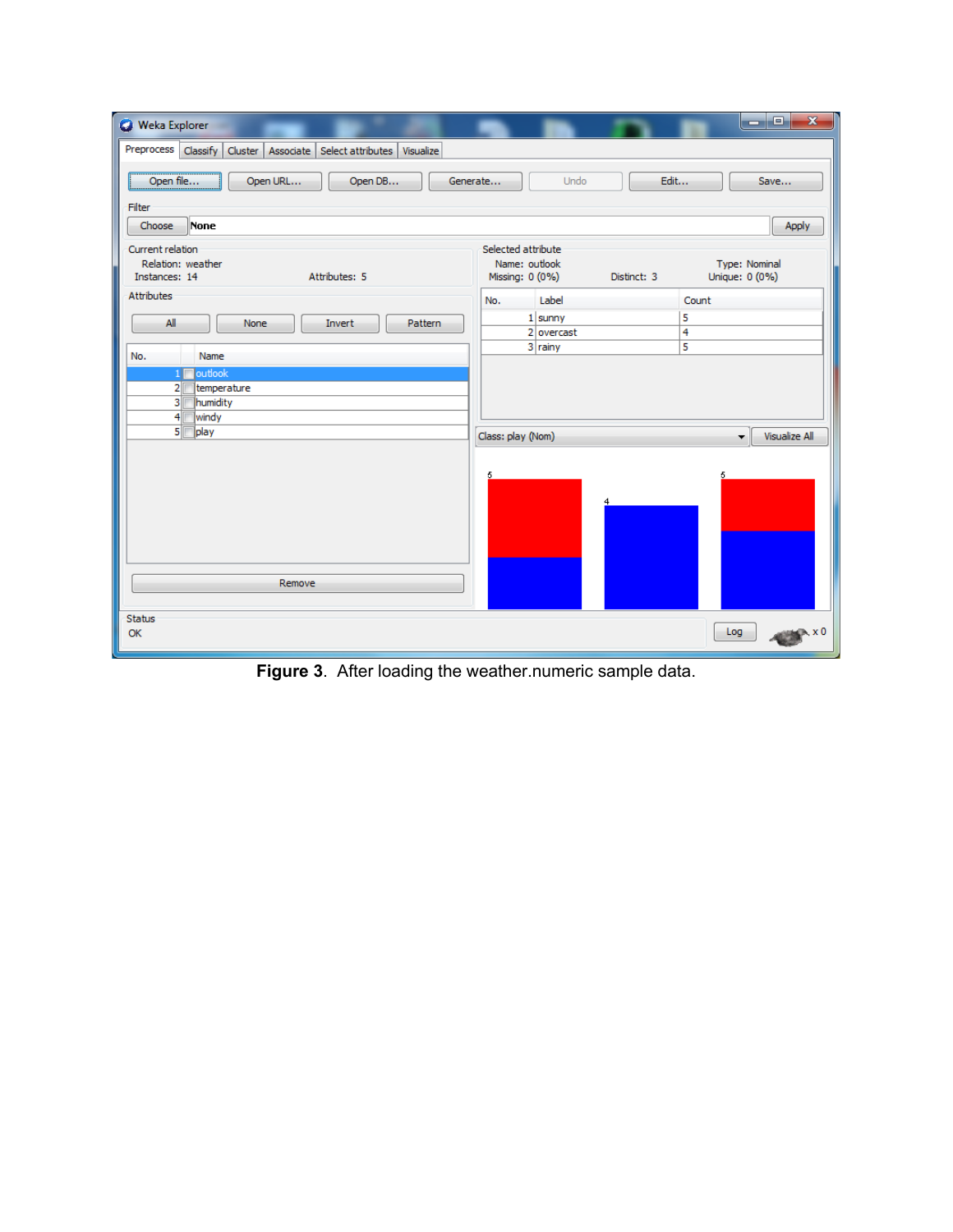| <b>Weka Explorer</b>                          |                                                              | $\overline{\phantom{a}}$ $\overline{\phantom{a}}$<br>$\mathbf{x}$ |
|-----------------------------------------------|--------------------------------------------------------------|-------------------------------------------------------------------|
| Preprocess<br>Classifier                      | Classify Cluster   Associate   Select attributes   Visualize |                                                                   |
| Choose<br>J48-C0.25-M2                        |                                                              |                                                                   |
| Test options                                  |                                                              | Classifier output                                                 |
| Use training set                              |                                                              |                                                                   |
| Supplied test set                             | Set                                                          |                                                                   |
| Cross-validation Folds                        | 10                                                           |                                                                   |
| <sup>O</sup> Percentage split<br>More options | $\%$<br>66                                                   |                                                                   |
|                                               |                                                              |                                                                   |
| (Nom) play                                    |                                                              |                                                                   |
| Start                                         | Stop                                                         |                                                                   |
| Result list (right-click for options)         |                                                              |                                                                   |
|                                               |                                                              |                                                                   |
|                                               |                                                              |                                                                   |
|                                               |                                                              |                                                                   |
|                                               |                                                              |                                                                   |
|                                               |                                                              |                                                                   |
|                                               |                                                              |                                                                   |
|                                               |                                                              |                                                                   |
| Status                                        |                                                              |                                                                   |
| OK                                            |                                                              | Log<br>$x^2$                                                      |

**Figure 4**. Ready to learn with J48 and a 2:1 training-test split.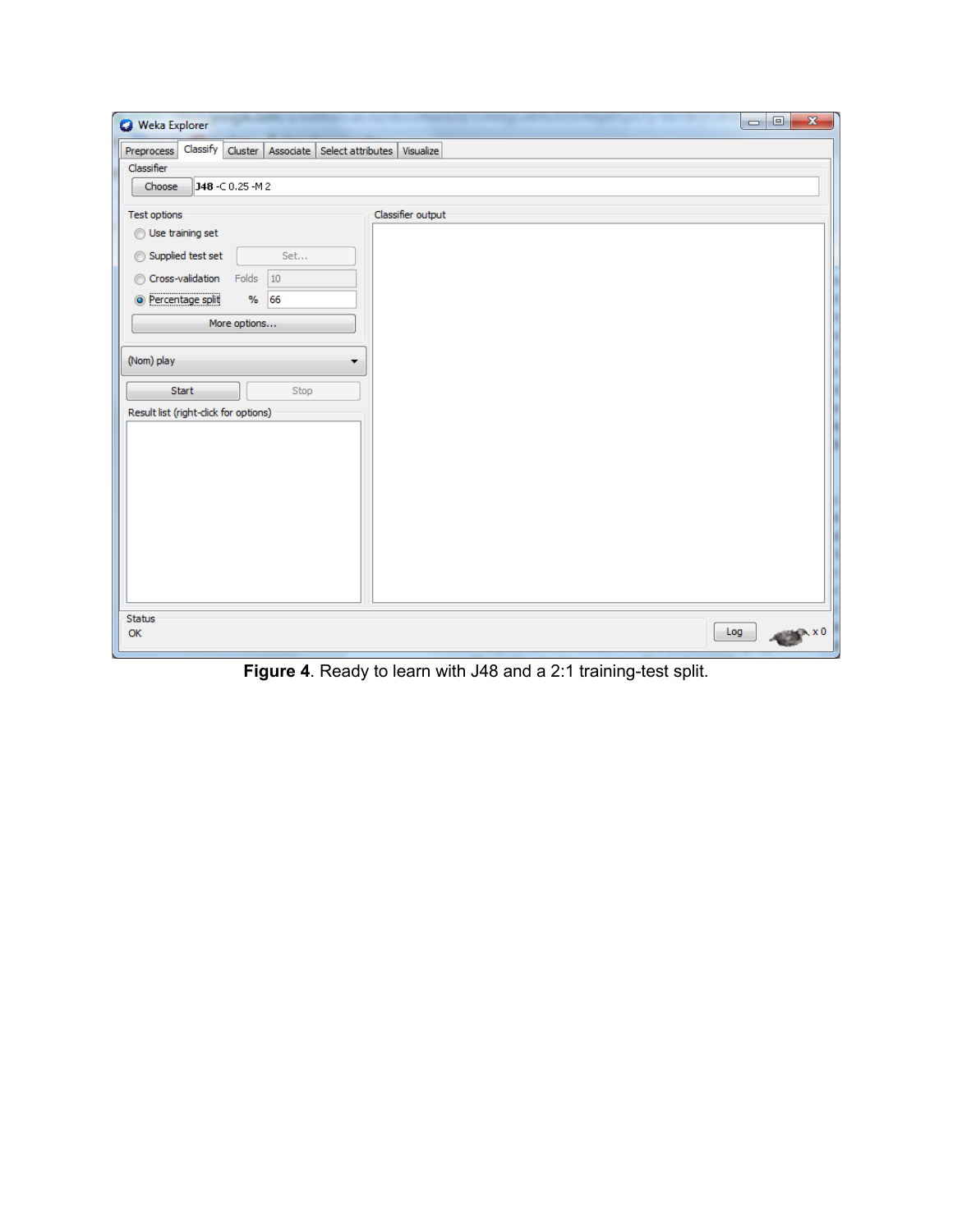| <b>C</b> Weka Explorer                                               |                                                                    |         |         |           |        |                        | o.<br>$\mathbf{x}$<br>- |  |
|----------------------------------------------------------------------|--------------------------------------------------------------------|---------|---------|-----------|--------|------------------------|-------------------------|--|
| Classify Cluster Associate Select attributes Visualize<br>Preprocess |                                                                    |         |         |           |        |                        |                         |  |
| Classifier                                                           |                                                                    |         |         |           |        |                        |                         |  |
| $148 - C 0.25 - M 2$<br>Choose                                       |                                                                    |         |         |           |        |                        |                         |  |
| <b>Test options</b>                                                  | Classifier output                                                  |         |         |           |        |                        |                         |  |
| Use training set                                                     |                                                                    |         |         |           |        |                        | ▲                       |  |
| Supplied test set<br>Set                                             | Correctly Classified Instances<br>Incorrectly Classified Instances |         |         | 9<br>5.   |        | 64.2857 %<br>35.7143 % |                         |  |
| Cross-validation<br>Folds<br>$\vert$ 3                               | Kappa statistic                                                    |         |         |           | 0.1026 |                        |                         |  |
| 66<br>Percentage split<br>$\%$                                       | Mean absolute error                                                |         |         | 0.4048    |        |                        |                         |  |
|                                                                      | Root mean squared error                                            |         |         | 0.4629    |        |                        |                         |  |
| More options                                                         | Relative absolute error                                            |         |         | 86.3741 % |        |                        |                         |  |
|                                                                      | Root relative squared error                                        |         |         | 95.7192 % |        |                        |                         |  |
| (Nom) play                                                           | Total Number of Instances<br>14                                    |         |         |           |        |                        |                         |  |
| <b>Start</b><br>Stop                                                 | === Detailed Accuracy By Class ===                                 |         |         |           |        |                        |                         |  |
| Result list (right-click for options)                                |                                                                    | TP Rate | FP Rate | Precision |        | Recall F-Measure       | ROC Area                |  |
| 11:27:46 - trees. J48                                                |                                                                    | 0.889   | $0.8 -$ | 0.667     | 0.889  | 0.762                  | 0.633                   |  |
|                                                                      |                                                                    | 0.2     | 0.111   | 0.5       | 0.2    | 0.286                  | 0.633                   |  |
|                                                                      | Weighted Avg.                                                      | 0.643   | 0.554   | 0.607     | 0.643  | 0.592                  | 0.633                   |  |
|                                                                      | $==$ Confusion Matrix $==$                                         |         |         |           |        |                        |                         |  |
|                                                                      | a b <-- classified as                                              |         |         |           |        |                        |                         |  |
|                                                                      | $8 1   a = yes$                                                    |         |         |           |        |                        |                         |  |
|                                                                      | $4 1   b = no$                                                     |         |         |           |        |                        |                         |  |
|                                                                      |                                                                    |         |         |           |        |                        |                         |  |
|                                                                      | $\leftarrow$<br>m.                                                 |         |         |           |        |                        |                         |  |
| Status<br>OK                                                         |                                                                    |         |         |           |        | Log                    |                         |  |

**Figure 5**. Output after training and testing on weather data.